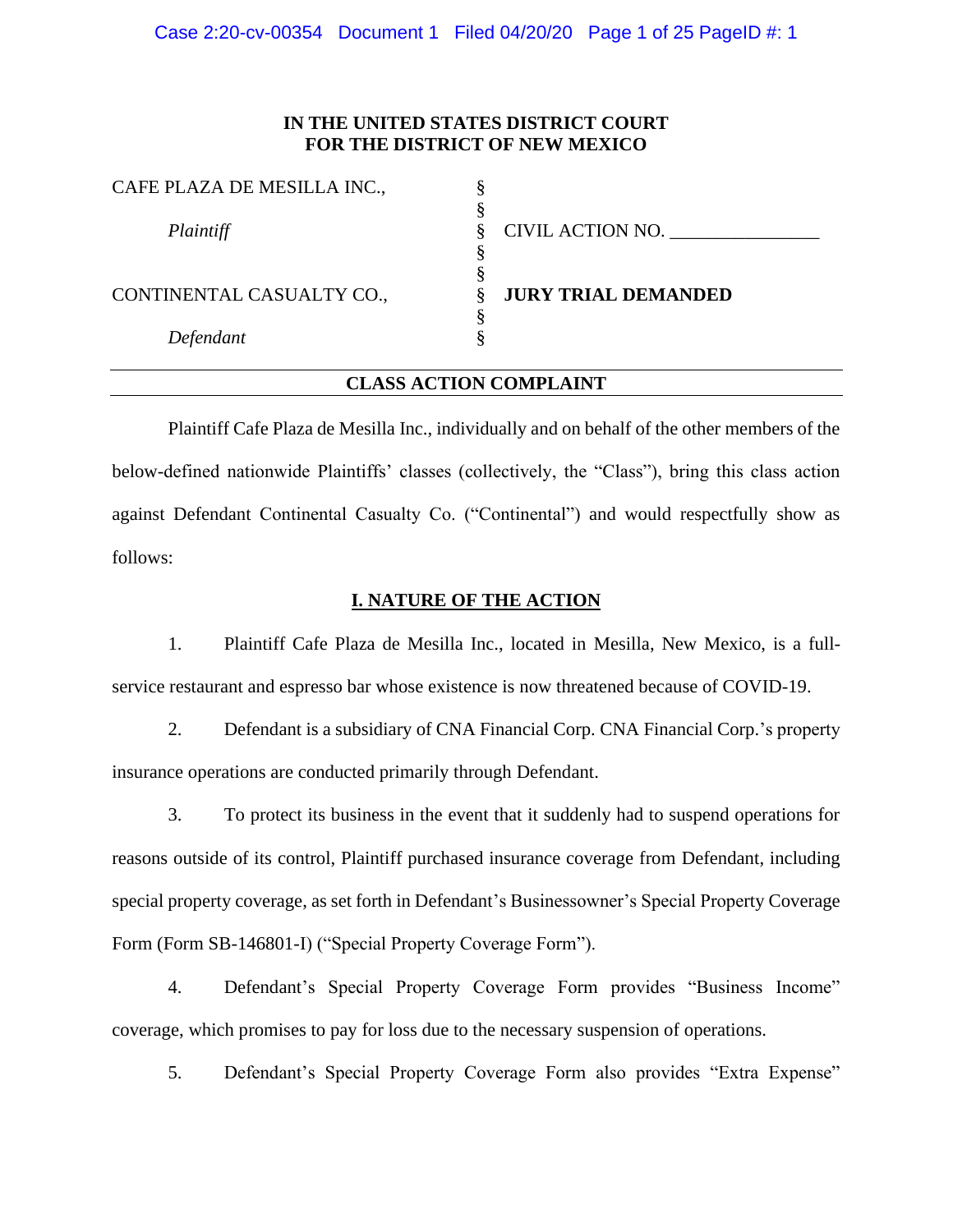#### Case 2:20-cv-00354 Document 1 Filed 04/20/20 Page 2 of 25 PageID #: 2

coverage, which promises to pay the expenses incurred to minimize the suspension of business and to continue operations.

6. Defendant's Special Property Coverage Form also provides "Civil Authority" coverage, which promises to pay for loss caused by the action of a civil authority that prohibits access to the insured premises.

7. Defendant's Special Property Coverage Form, under a section entitled "Duties in the Event of Loss or Damage" mandates that Defendant's insured "must see that the following are done in the event of loss". . . [t]ake all reasonable steps to protect the Covered Property from further damage, and keep a record of your expenses necessary to protect the Covered Property, for consideration in the settlement of the claim." This type of coverage has historically been known as "sue and labor" coverage or a "sue and labor" provision, and property policies have long provided coverage for these types of expenses.

8. Unlike many policies that provide Business Income (also referred to as "business interruption") coverage, Defendant's Special Property Coverage Form does not include, and is not subject to, any exclusion for losses caused by viruses or communicable diseases.

9. The insurance policy that Defendant sold to Plaintiff (which includes many different types of coverage in addition to the Special Property Coverage Form) includes a FUNGI / MOLD / MILDEW / YEAST / MICROBE endorsement. Importantly, that endorsement *only*  modifies the insurance provided under the BUSINESSOWNERS LIABILITY COVERAGE section of the policy. By its express language, the FUNGI / MOLD / MILDEW / YEAST / MICROBE endorsement does not modify the Special Property Coverage Form of the policy: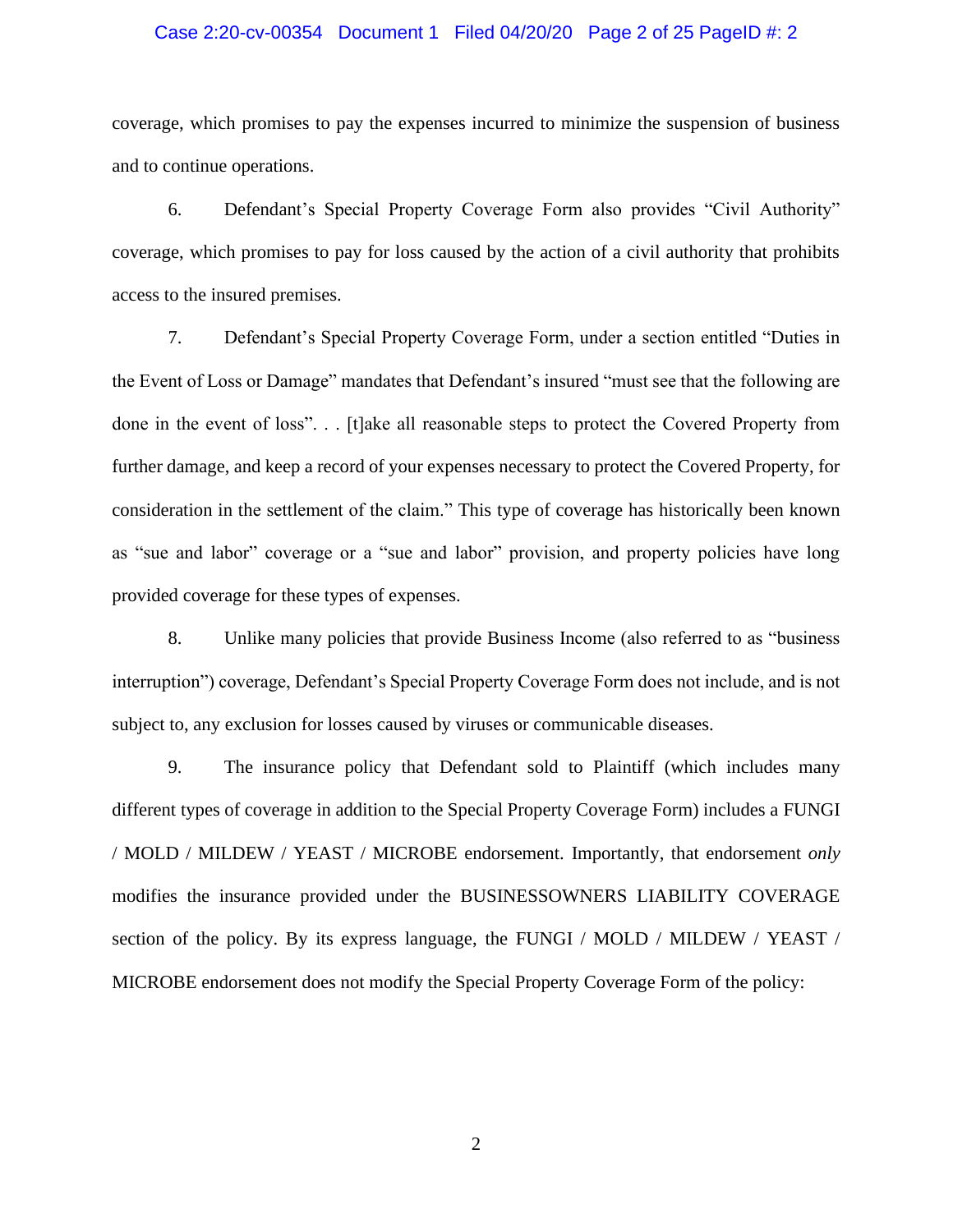\$25,000 of "property damage" as described above) arising out of or relating to the testing for, monitoring, cleaning up, removing, containing, treating, detoxifying, neutralizing, remediating, or disposing of, or in any way responding to or<br>assessing the effects of "fungi" or "microbes" by any insured or by anyone else.

**B.** The following exclusion is added to **SECTION B.1.q.**<br>and **P.1.** EVCLUSIONS Applicable to Punipege.

<u>the current or past presence or rungi. Dut fungi </u> not include any fungi intended by the insured consumption.

"Microbe(s)" means any non-fungal microorganis non-fungal, colony-form organism that causes infe disease. "Microbe" includes any or sp mycotoxins, odors, or any other substances, prod or byproducts produced by, released by, or arising of the current or past presence of microbes.

In other words, Defendant explicitly wrote the FUNGI / MOLD / MILDEW / YEAST / MICROBE endorsement so that it did *not* apply to the types of claims at issue in this lawsuit.

10. Plaintiff was forced to suspend or reduce business due to COVID-19 (a.k.a. the "coronavirus" or "SARS-CoV-2") and the resultant orders issued by the Governor of New Mexico mandating the suspension of business like Plaintiff's for on-site services as well as to take necessary steps to prevent further damage and minimize the suspension of business and continue operations.

11. Upon information and belief, Defendant has, on a widescale and uniform basis, refused to pay its insureds under its Business Income, Civil Authority, Extra Expense, and Sue and Labor coverages for losses suffered due to COVID-19, any executive orders by civil authorities that have required the necessary suspension of business, and any efforts to prevent further property damage or to minimize the suspension of business and continue operations. Indeed, Defendant has denied Plaintiff's claim under its policy.

# **II. JURISDICTION AND VENUE**

12. This Court has jurisdiction over this action pursuant to 28 U.S.C. § 1332, because Defendant and at least one Class member are citizens of different states, and because (a) the Class consists of at least 100 members; (b) the amount in controversy exceeds \$5,000,000 exclusive of interest and costs; and (c) no relevant exceptions apply to this claim.

13. Venue is proper in this District under 28 U.S.C. § 1391 because Plaintiff resides in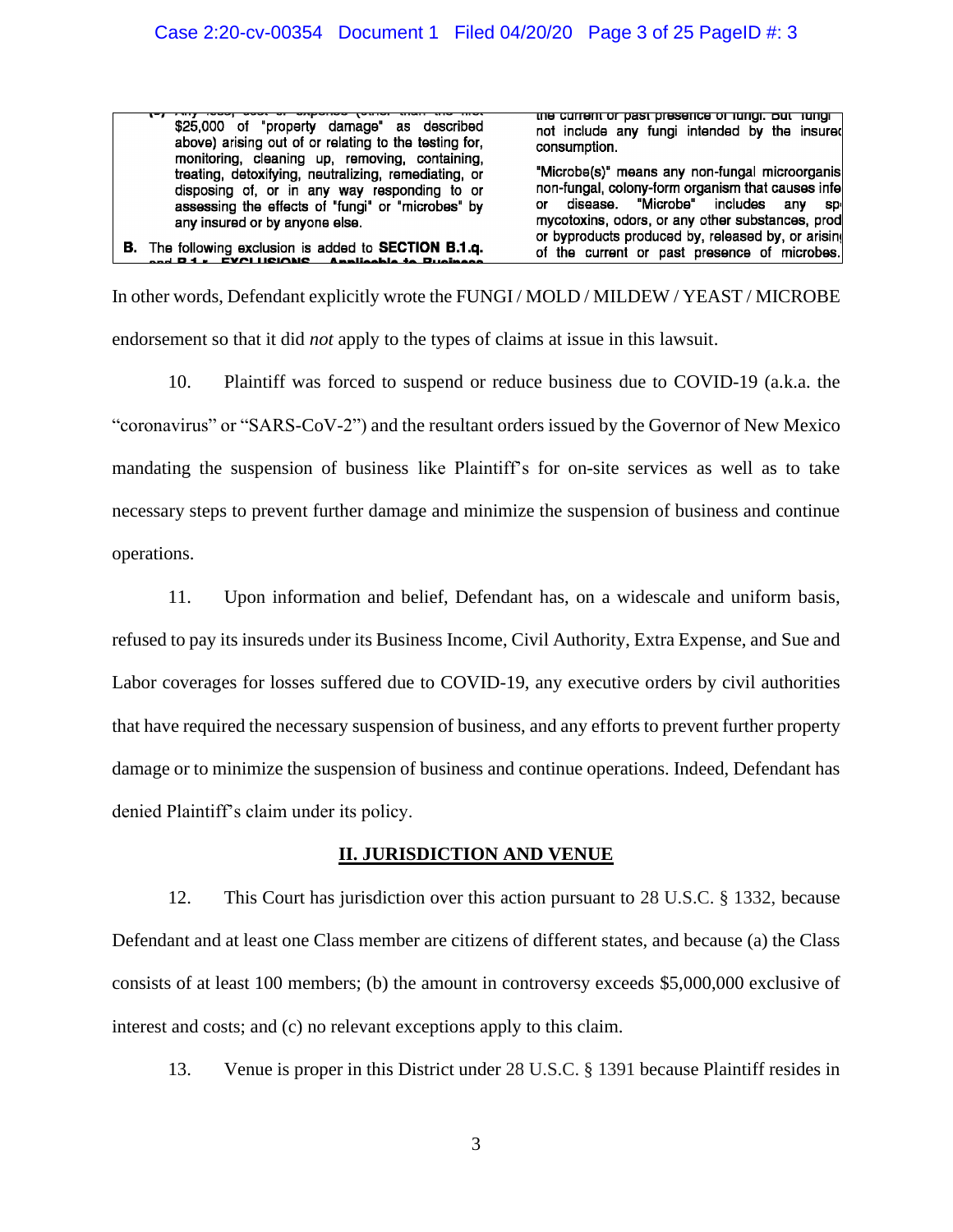#### Case 2:20-cv-00354 Document 1 Filed 04/20/20 Page 4 of 25 PageID #: 4

this district, and because a substantial portion of the acts and conduct giving rise to the claims occurred within the District.

#### **III. THE PARTIES**

14. Plaintiff Cafe Plaza de Mesilla Inc. is a New Mexico company with its principal place of business in Mesilla, New Mexico. Plaintiff owns and operates Cafe de Mesilla in Mesilla, New Mexico.

15. Defendant Continental Casualty Co. is an Illinois company with its principal place of business in Chicago, Illinois. Defendant is authorized to write, sell, and issue insurance policies providing property and business income coverage in New Mexico. At all times material hereto, Defendant conducted and transacted business through the selling and issuing of insurance policies within New Mexico, including, but not limited to, selling and issuing property coverage to Plaintiff.

#### **IV. FACTUAL BACKGROUND**

#### *A. The Special Property Coverage Form Protecting Plaintiff*

16. In return for the payment of a premium, Defendant issued Policy No. B4024523178 to Plaintiff for a policy period of February 11, 2020, to February 11, 2021, including a Businessowners Special Property Coverage Form. Plaintiff has performed all of its obligations under Policy No. B4024523178, including the payment of premiums. The Covered Property, with respect to the Special Property Coverage Form, is the Cafe de Mesilla restaurant at 2190 Avenida de Mesilla, Mesilla, New Mexico.

17. Plaintiff's Special Property Coverage Form includes Business Income, Civil Authority, Extra Expense, and Sue and Labor coverages.

18. In many parts of the world, property insurance is sold on a specific peril basis. Such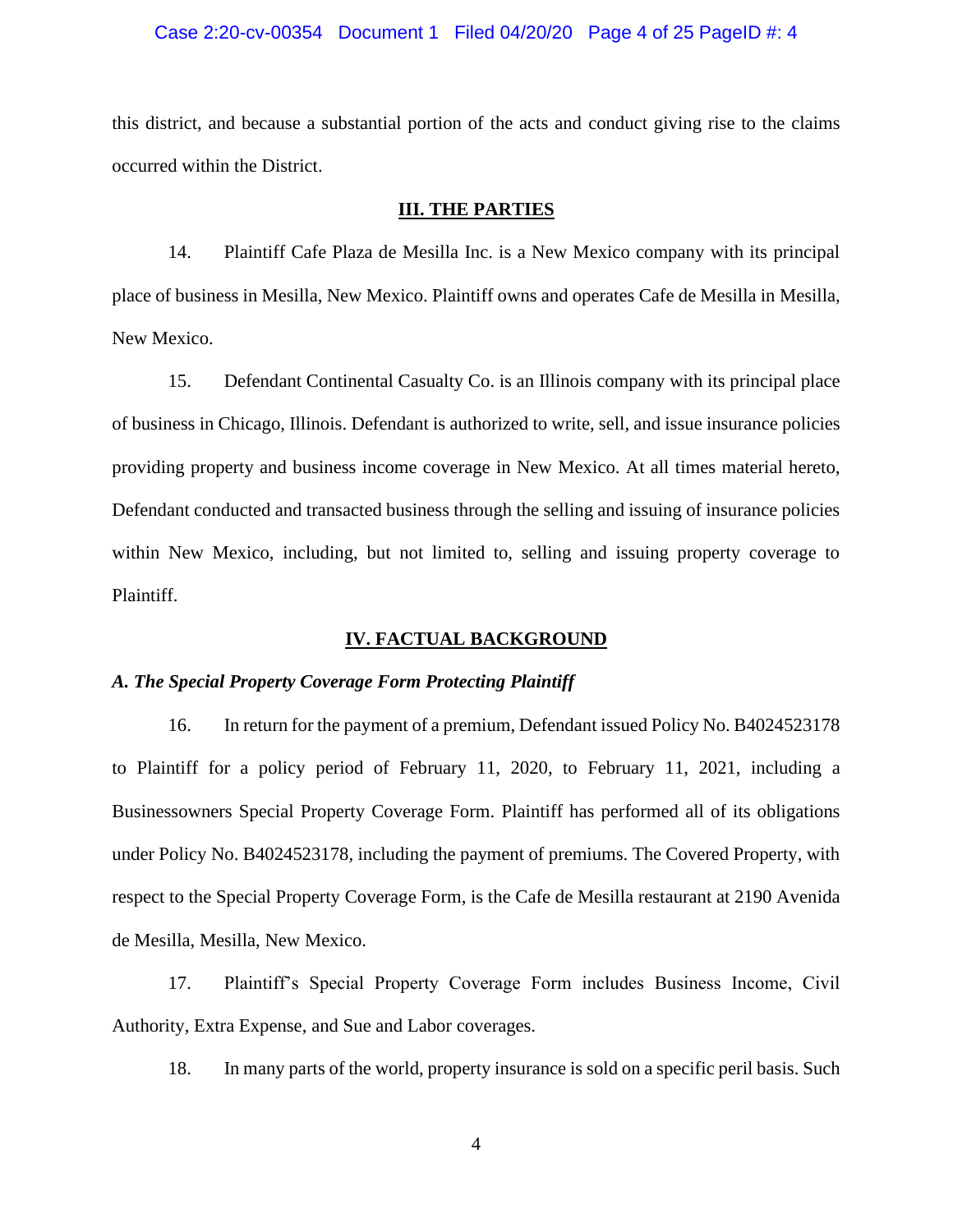#### Case 2:20-cv-00354 Document 1 Filed 04/20/20 Page 5 of 25 PageID #: 5

policies cover a risk of loss if that risk of loss is specifically listed (e.g., hurricane, earthquake, H1N1). Most property policies sold in the United States, however, including those sold by Defendant, are all-risk property damage policies. These types of policies cover all risks of loss except for risks that are expressly and specifically excluded. In the Special Property Coverage Form provided to Plaintiff, under the heading "Covered Causes of Loss," Defendant agreed to pay for all risk of direct physical loss unless the loss is excluded or limited by the Special Property Coverage Form.

19. In the Special Property Coverage Form, Defendant did not exclude or limit coverage for losses from viruses.

20. Losses due to COVID-19 are a Covered Cause of Loss under the Defendant's insurance policies with the Special Property Coverage Form.

21. In the Special Property Coverage Form, Defendant agreed to pay for its insureds' actual loss of Business Income sustained due to the necessary suspension of its operations during the "period of restoration" caused by direct physical loss or damage. A "partial slowdown or complete cessation" of business activities at the Covered Property is a "suspension" under the policy, for which Defendant agreed to pay for loss of Business Income during the "period of restoration" that occurs within 12 consecutive months after the date of direct physical loss or damage.

22. "Business Income" means the net income (or loss) before tax that Plaintiff would have earned if no physical loss or damage had occurred.

23. The presence of virus or disease can constitute physical damage to property, as the insurance industry has recognized since at least 2006. When preparing so-called "virus" exclusions to be placed in some policies, but not others, the insurance industry drafting arm, ISO, circulated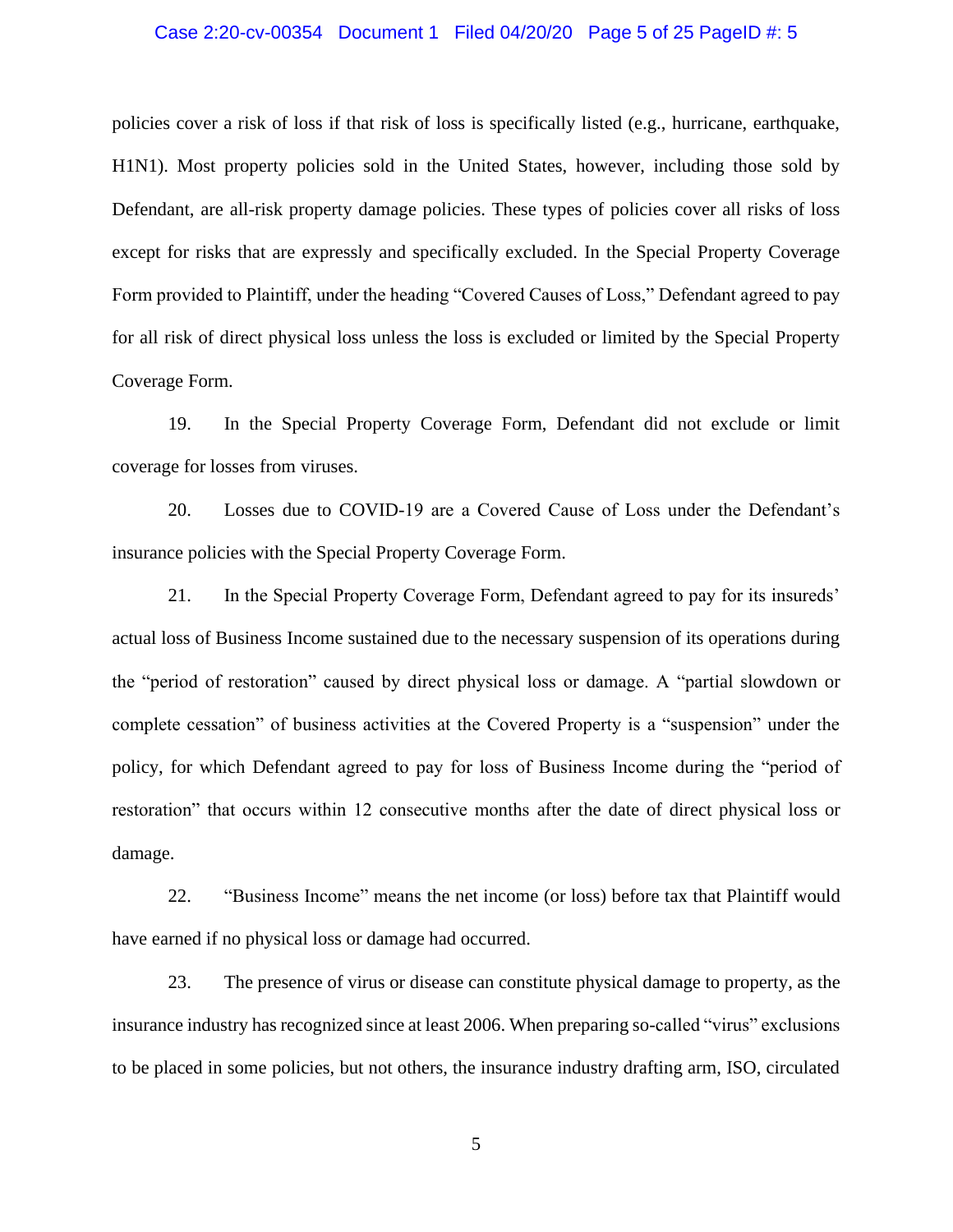a statement to state insurance regulators that included the following:

Disease-causing agents may render a product impure (change its quality or substance), or enable the spread of disease by their presence on interior building surfaces or the surfaces of personal property. When disease-causing viral or bacterial contamination occurs, potential claims involve the cost of replacement of property (for example, the milk), cost of decontamination (for example, interior building surfaces), and business interruption (time element) losses. Although building and personal property could arguably become contaminated (often temporarily) by such viruses and bacteria, the nature of the property itself would have a bearing on whether there is actual property damage. An allegation of property damage may be a point of disagreement in a particular case.

24. In the Special Property Coverage Form, Defendant also agreed to pay necessary

Extra Expense that its insureds incur during the "period of restoration" that the insureds would not

have incurred if there had been no direct physical loss or damage to the Covered Property.

25. "Extra Expense" means expenses "to avoid or minimize the 'suspension' of business and to continue 'operations,'" and to repair or replace property.

26. Defendant also agreed to "pay for the actual loss of Business Income" that Plaintiff sustains and any Extra Expense caused by action of civil authority that prohibits access to the Covered Property when a Covered Cause of Loss causes damage to property other than the Covered Property and the civil authority prohibits access to the property and its surrounding area and takes such action in response to dangerous physical conditions.

27. Defendant's Special Property Coverage Form, under a section entitled "Duties in the Event of Loss or Damage" mandates that Defendant's insured "must see that the following are done in the event of loss . . . [t]ake all reasonable steps to protect the Covered Property from further damage, and keep a record of your expenses necessary to protect the Covered Property, for consideration in the settlement of the claim." This type of coverage has historically been known as "sue and labor" coverage or a "sue and labor" provision, and property policies have long provided coverage for these types of expenses.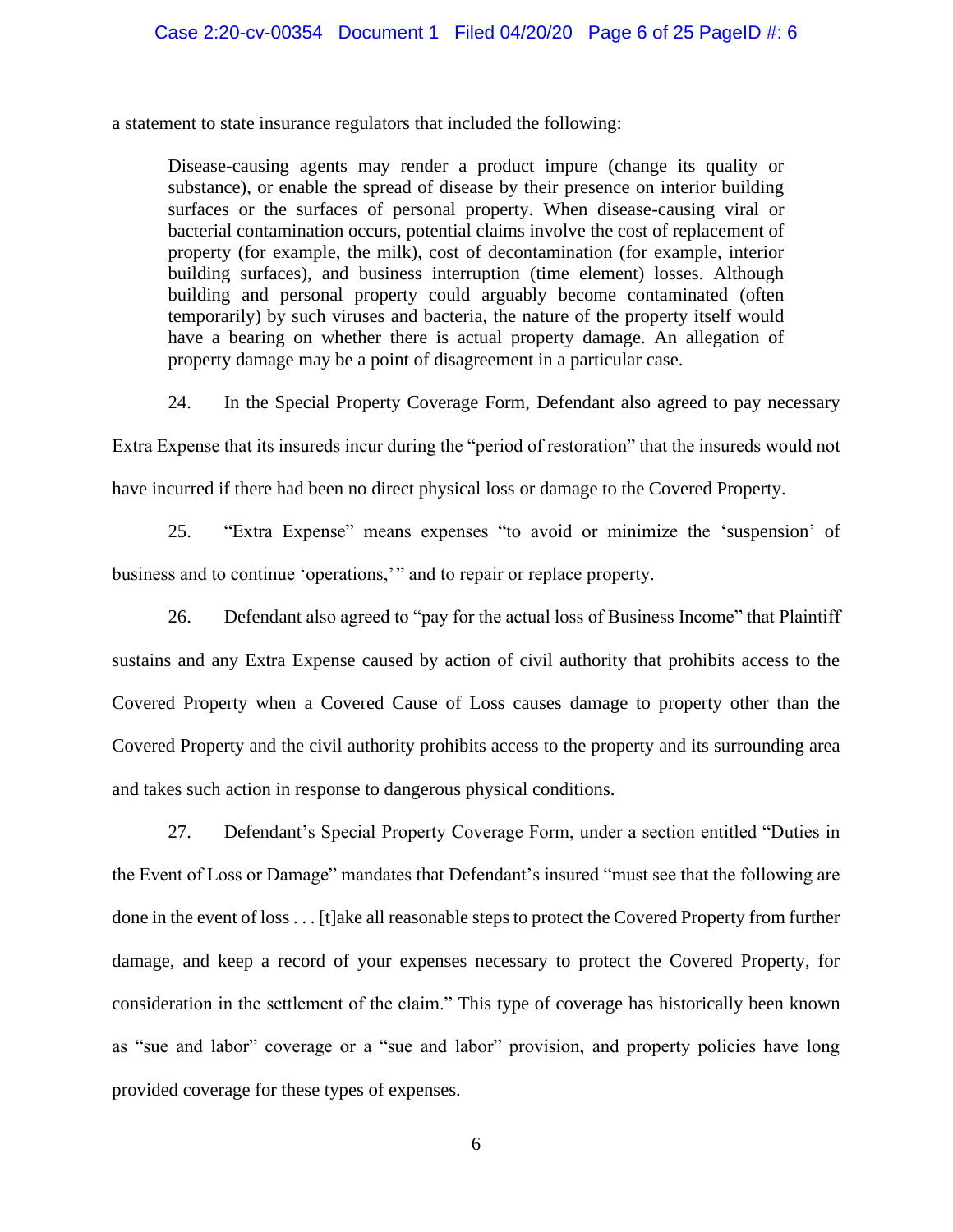#### Case 2:20-cv-00354 Document 1 Filed 04/20/20 Page 7 of 25 PageID #: 7

28. Losses caused by COVID-19 and the related orders issued by local, state, and federal authorities triggered the Business Income, Extra Expense, Civil Authority, and Sue and Labor provisions of the Continental policy.

#### *B. The Covered Cause of Loss*

29. The presence of COVID-19 has caused civil authorities throughout the country to issue orders requiring the suspension of business at a wide range of establishments, including civil authorities with jurisdiction over Plaintiff's business (the "Closure Orders").

30. On March 11, 2020, New Mexico Governor Michelle Lujan Grisham issued Executive Order 2020-04, "Order Declaring a State of Public Health Emergency and Invoking the Powers Provided by All the Hazard Emergency Management Act and the Emergency Licensing Act."

31. The purpose of Executive Order 2020-04 was to minimize the spread of COVID-19 pandemic and to minimize the attendant physical and economic harms. This order further proclaimed a public health emergency.

32. On March 12, Kathyleen Kunkel, the Secretary of the State of New Mexico's Department of Health, limited public gathering of more than 100 people in order to protect the health, safety, and wellbeing of residents of the State of New Mexico from COVID-19.

33. On March 24, 2020, Secretary Kunkel, prohibited public gatherings of more than 5 people. Under the order, restaurants like Plaintiff's and other places of public accommodation were prohibited from opening to the public for on-site consumption and were to remain closed for the duration of Executive Order 2020-04. The order was later extended through April 30, 2020.

34. On April 6, 2020, Governor Lujan Grisham issued Executive Order 2020-022, in which extended the declared public health emergency until May 1, 2020.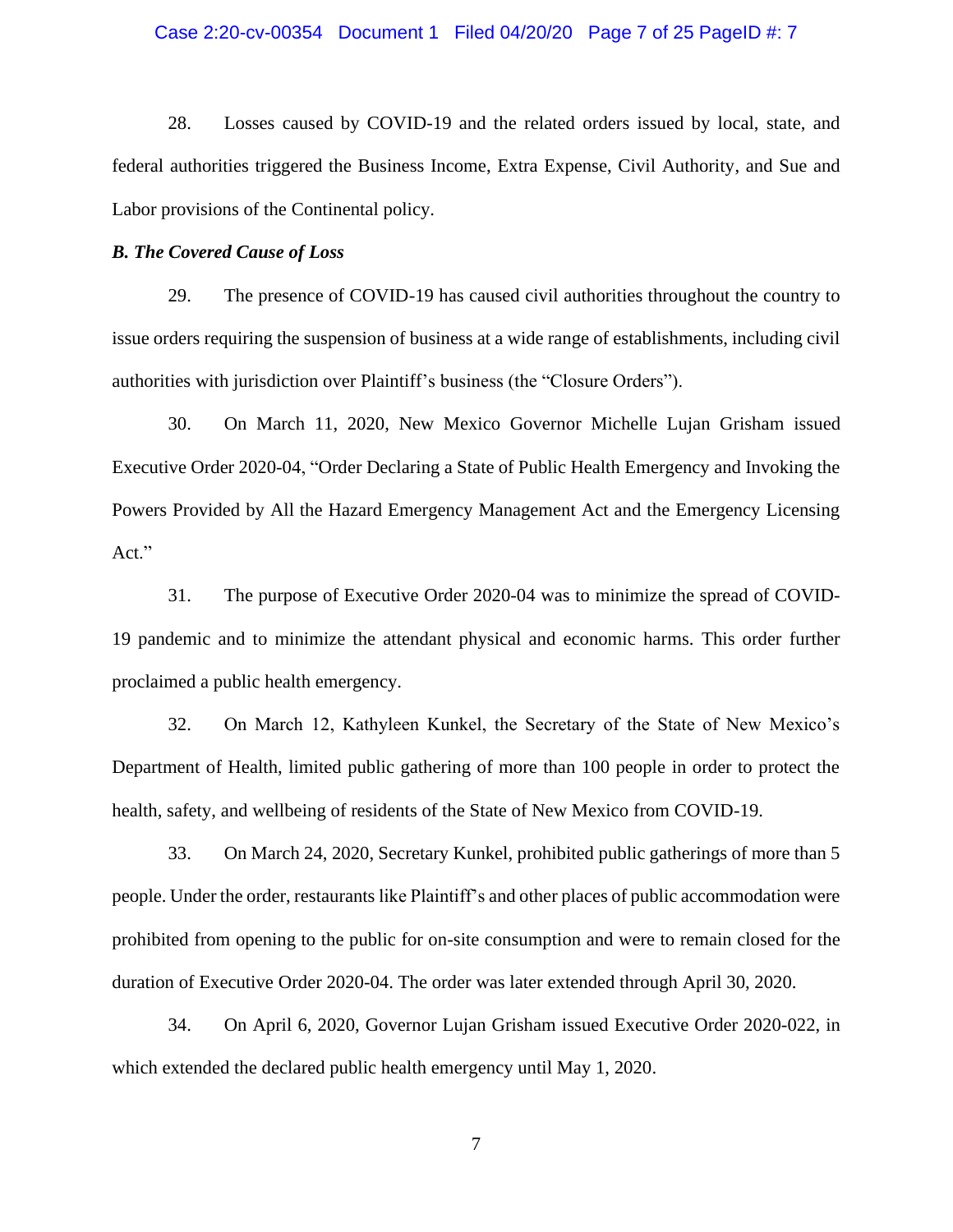#### Case 2:20-cv-00354 Document 1 Filed 04/20/20 Page 8 of 25 PageID #: 8

#### *C. The Impact of COVID-19 and the Closure Orders*

35. The presence of COVID-19 caused "direct physical loss of or damage to" each "Covered Property" under the Plaintiff's policy and the policies of the other Class members by denying use of and damaging the Covered Property and by causing a necessary suspension of operations during a period of restoration.

36. The Closure Orders prohibited access to Plaintiff's and the other Class members' Covered Property, and the area immediately surrounding Covered Property, in response to dangerous physical conditions resulting from a Covered Cause of Loss.

37. As a result of the presence of COVID-19 and the Closure Orders, Plaintiff and the other Class members lost Business Income and incurred Extra Expense.

38. On or about March 18, 2020, Plaintiff submitted a claim of loss to Defendant under Plaintiff's policy.

39. On April 14, 2020, Defendant denied Plaintiff's claims.

40. Defendant has, on a widescale basis with many if not all of its insureds, refused to provide Business Income, Extra Expense, Civil Authority, and Sue and Labor coverage due to COVID-19 and the resultant executive orders by civil authorities that have required the suspension of business.

#### **V. CLASS ACTION ALLEGATIONS**

41. Plaintiff brings this action pursuant to Rules 23(a), 23(b)(1), 23(b)(2), 23(b)(3), and 23(c)(4) of the Federal Rules of Civil Procedure, individually and on behalf of all others similarly situated.

42. Plaintiff seeks to represent nationwide classes defined as:

a. All persons and entities that: (a) had Business Income coverage under a property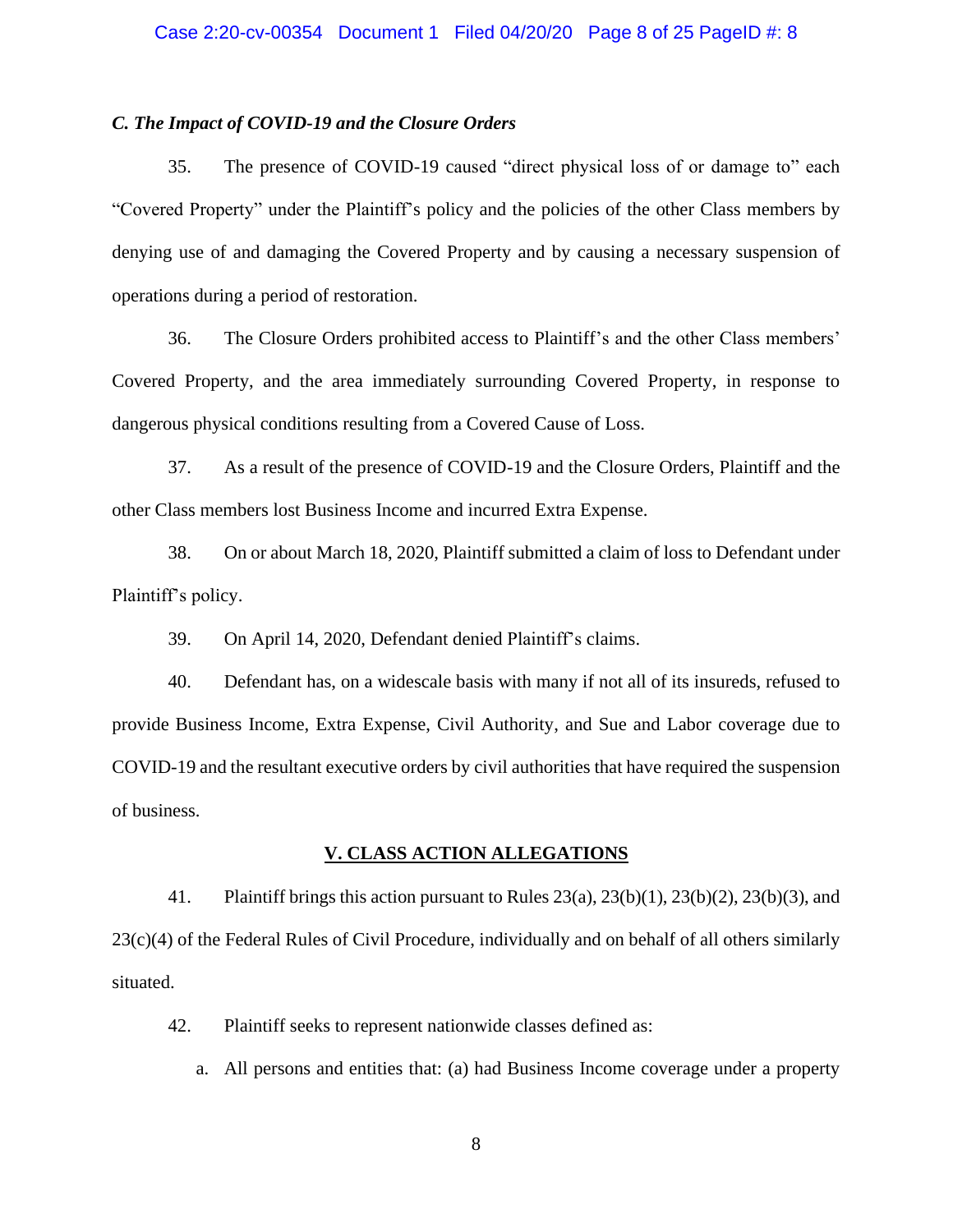insurance policy issued by Defendant; (b) suffered a suspension of business related to COVID-19, at the premises covered by their Continental property insurance policy; (c) made a claim under their property insurance policy issued by Defendant; and (d) were denied Business Income coverage by Defendant for the suspension of business resulting from the presence or threat of COVID-19 (the "Business Income Breach Class").

- b. All persons and entities that: (a) had Civil Authority coverage under a property insurance policy issued by Defendant; (b) suffered loss of Business Income and/or Extra Expense caused by action of a civil authority; (c) made a claim under their property insurance policy issued by Defendant; and (d) were denied Civil Authority coverage by Defendant for the loss of Business Income and/or Extra Expense caused by a Closure Order (the "Civil Authority Breach Class").
- c. All persons and entities that: (a) had Extra Expense coverage under a property insurance policy issued by Defendant; (b) sought to minimize the suspension of business in connection with COVID-19 at the premises covered by their Continental property insurance policy; (c) made a claim under their property insurance policy issued by Defendant; and (d) were denied Extra Expense coverage by Defendant despite their efforts to minimize the suspension of business caused by COVID-19 (the "Extra Expense Breach Class").
- d. All persons and entities that: (a) had a Sue and Labor provision under a property insurance policy issued by Defendant; (b) sought to prevent property damage caused by COVID-19 by suspending or reducing business operations, at the premises covered by their Continental property insurance policy; (c) made a claim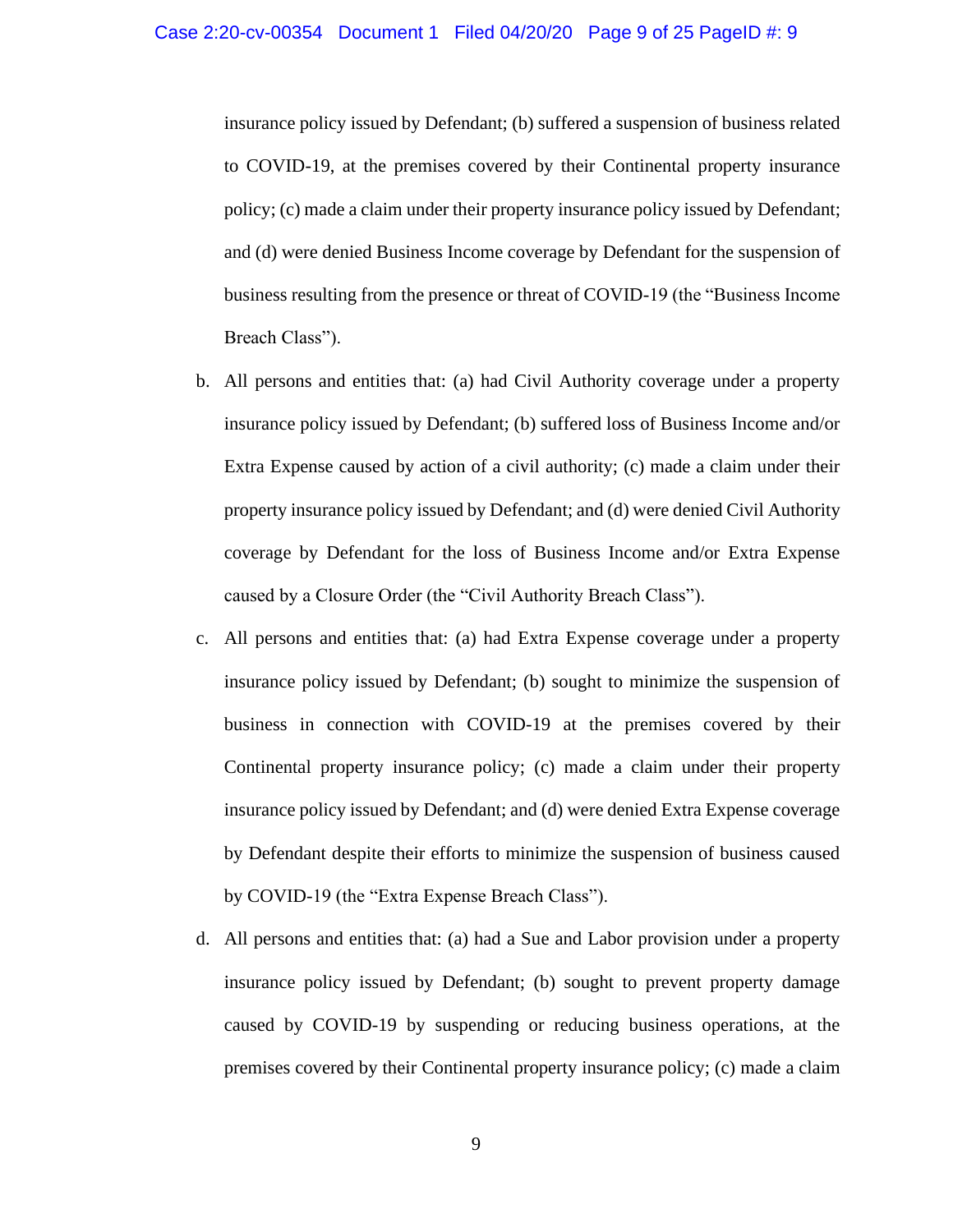under their property insurance policy issued by Defendant; and (d) were denied Sue and Labor coverage by Defendant in connection with the suspension of business caused by COVID-19 (the "Sue and Labor Breach Class").

- e. All persons and entities with Business Income coverage under a property insurance policy issued by Defendant that suffered a suspension of business due to COVID-19 at the premises covered by the business income coverage (the "Business Income Declaratory Judgment Class").
- f. All persons and entities with Civil Authority coverage under a property insurance policy issued by Defendant that suffered loss of Business Income and/or Extra Expense caused by a Closure Order (the "Civil Authority Declaratory Judgment Class").
- g. All persons and entities with Extra Expense coverage under a property insurance policy issued by Defendant that sought to minimize the suspension of business in connection with COVID-19 at the premises covered by their Continental property insurance policy (the "Extra Expense Declaratory Judgment Class").
- h. All persons and entities with a Sue and Labor provision under a property insurance policy issued by Defendant that sought to prevent property damage caused by COVID-19 by suspending or reducing business operations, at the premises covered by their Continental property insurance policy (the "Sue and Labor Declaratory Judgment Class").

43. Excluded from each defined Class is Defendant and any of its members, affiliates, parents, subsidiaries, officers, directors, employees, successors, or assigns; governmental entities; and the Court staff assigned to this case and their immediate family members. Plaintiff reserves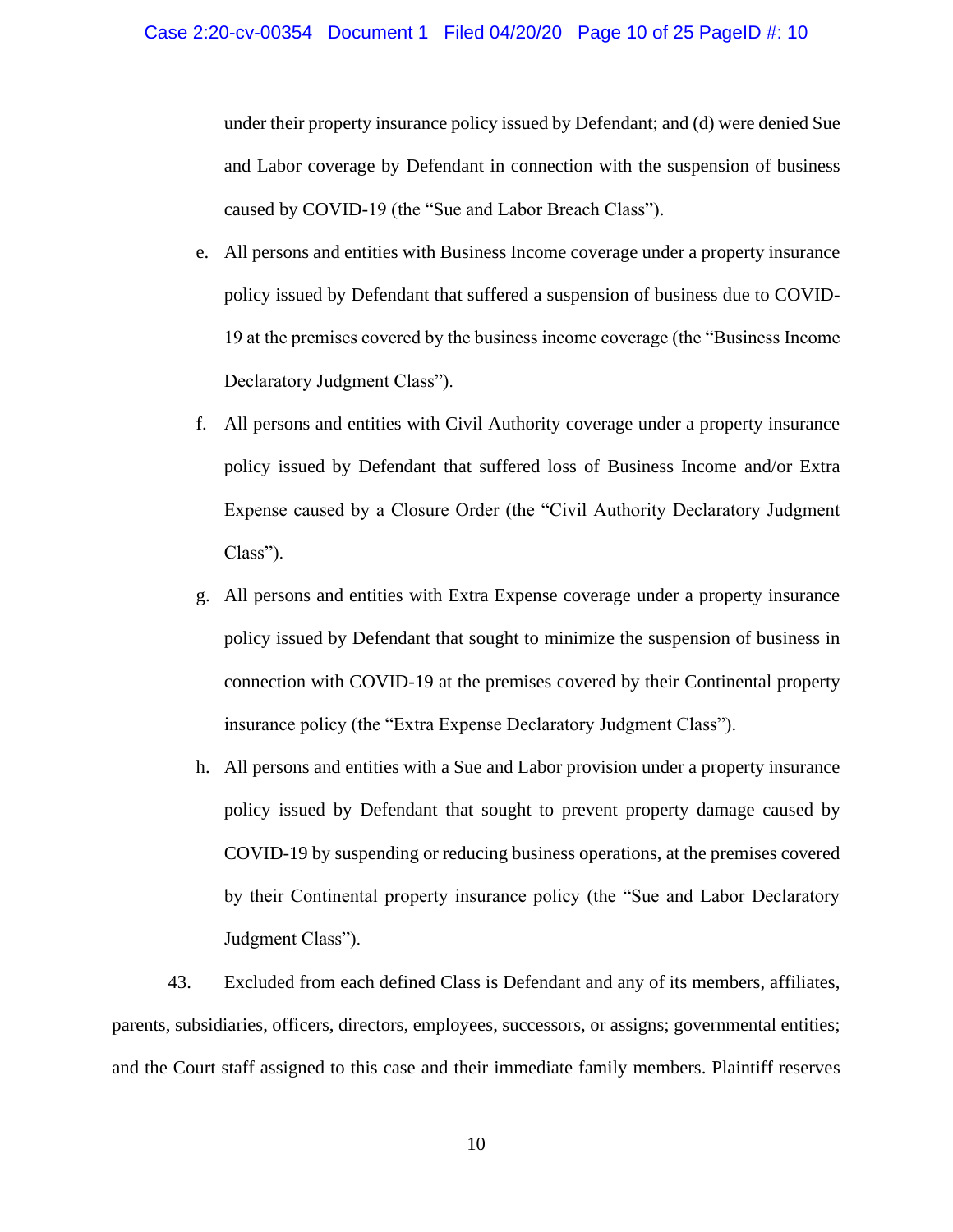#### Case 2:20-cv-00354 Document 1 Filed 04/20/20 Page 11 of 25 PageID #: 11

the right to modify or amend each of the Class definitions, as appropriate, during the course of this litigation.

44. This action has been brought and may properly be maintained on behalf of each Class proposed herein under the criteria of Rule 23 of the Federal Rules of Civil Procedure.

45. **Numerosity—Federal Rule of Civil Procedure 23(a)(1).** The members of each defined Class are so numerous that individual joinder of all Class members is impracticable. While Plaintiff is informed and believe that there are thousands of members of each Class, the precise number of Class members is unknown to Plaintiff but may be ascertained from Defendant's books and records. Class members may be notified of the pendency of this action by recognized, Courtapproved notice dissemination methods, which may include U.S. Mail, electronic mail, internet postings, and/or published notice.

## 46. **Commonality and Predominance—Federal Rule of Civil Procedure 23(a)(2)**

**and 23(b)(3).** This action involves common questions of law and fact, which predominate over any questions affecting only individual Class members, including, without limitation:

- a. whether Defendant issued all-risk policies to the members of the Class in exchange for payment of premiums by the Class members;
- b. whether the Class suffered a covered loss based on the common policies issued to members of the Class;
- c. whether Defendant wrongfully denied all claims based on COVID-19;
- d. whether Defendant's Business Income coverage applies to a suspension of business caused by COVID-19;
- e. whether Defendant's Civil Authority coverage applies to a loss of Business Income caused by the orders of state governors requiring the suspension of business as a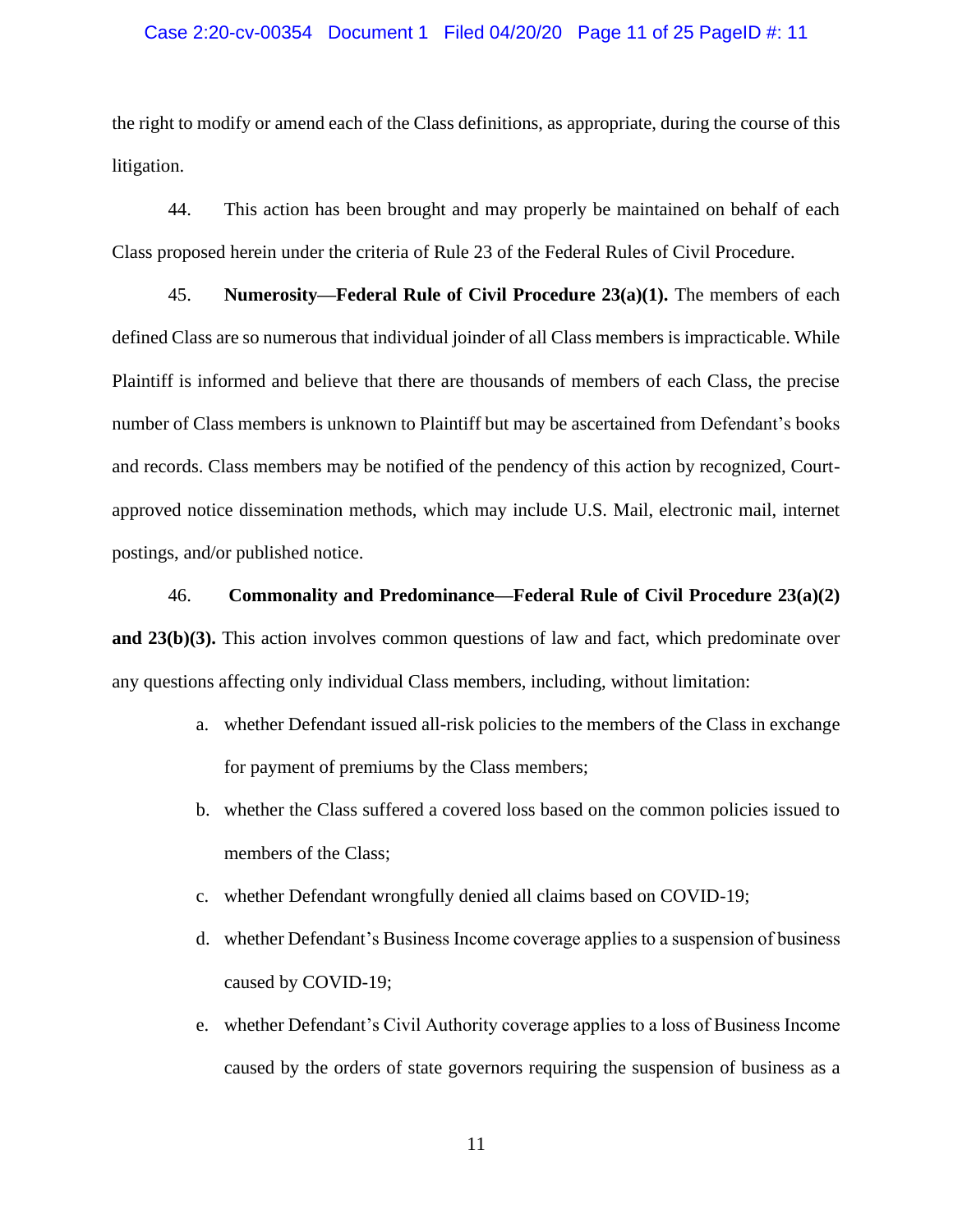result of COVID-19;

- f. whether Defendant's Extra Expense coverage applies to efforts to minimize a loss caused by COVID-19;
- g. whether Defendant's Sue and Labor provision applies to require Defendant to pay for efforts to reduce damage caused by COVID-19;
- h. whether Defendant has breached its contracts of insurance through a blanket denial of all claims based on business interruption, income loss, or closures related to COVID-19 and the related closures; and
- i. whether Plaintiff and the Class are entitled to an award of reasonable attorney fees, interest and costs.

47. **Typicality—Federal Rule of Civil Procedure 23(a)(3).** Plaintiff's claims are typical of the other Class members' claims because Plaintiff and the other Class members are all similarly affected by Defendant's refusal to pay under its Business Income, Civil Authority, Extra Expense, and Sue and Labor coverages. Plaintiff's claims are based upon the same legal theories as those of the other Class members. Plaintiff and the other Class members sustained damages as a direct and proximate result of the same wrongful practices in which Defendant engaged.

48. **Adequacy of Representation—Federal Rule of Civil Procedure 23(a)(4).**  Plaintiff is an adequate Class representative because its interests do not conflict with the interests of the other Class members it seeks to represent. Plaintiff has retained counsel competent and experienced in complex litigation, including cases similar to this one where insurers breached contracts with their insured by failing to pay the amounts owed under their policy, and Plaintiff intends to prosecute this action vigorously. The interests of the above-defined Classes will be fairly and adequately protected by Plaintiff and its counsel.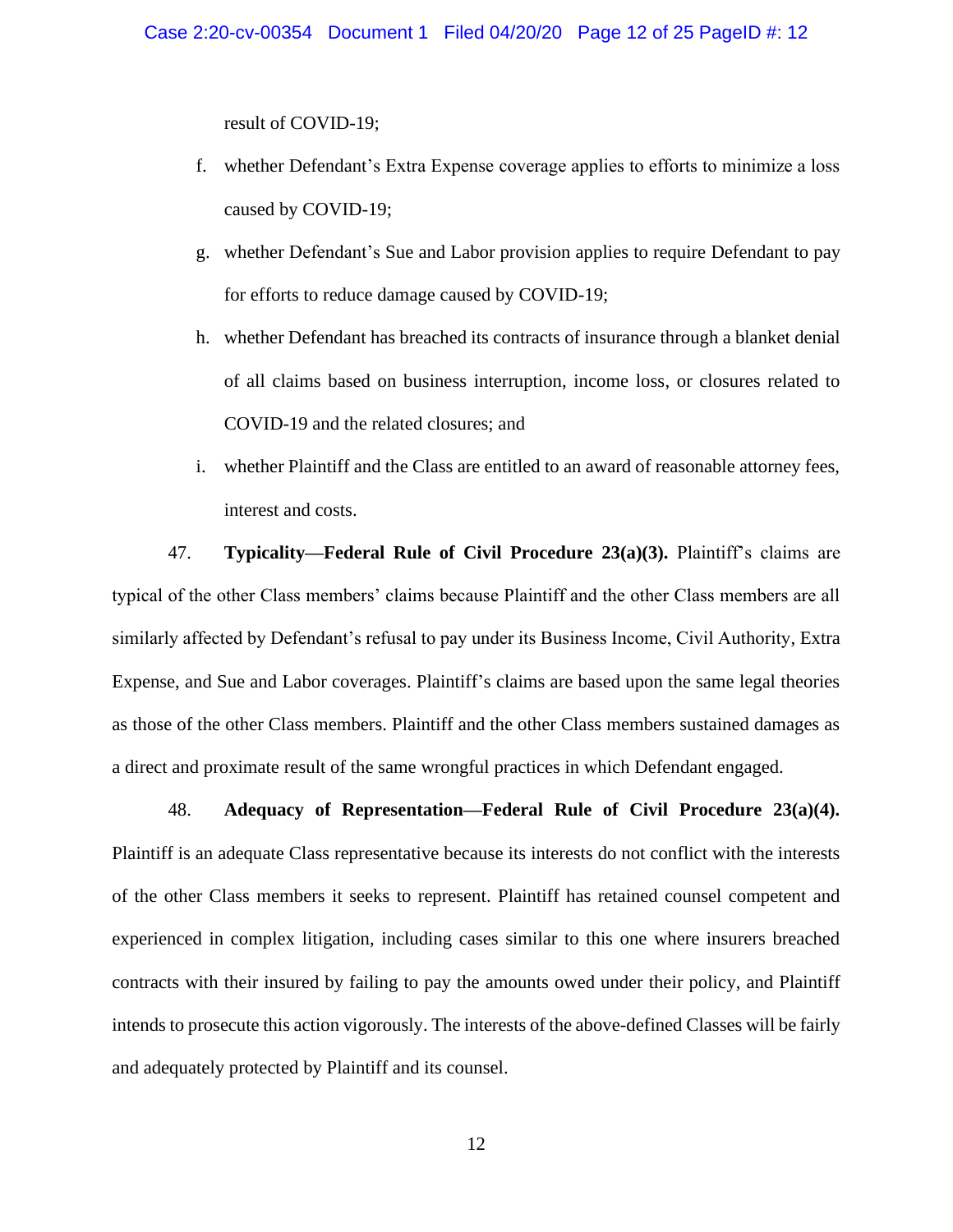49. **Inconsistent or Varying Adjudications and the Risk of Impediments to Other Class Members' Interests—Federal Rule of Civil Procedure 23(b)(1).** Plaintiff seeks classwide adjudication as to the interpretation, and resultant scope, of Defendant's Business Income, Civil Authority, Extra Expense, and Sue and Labor coverages. The prosecution of separate actions by individual members of the Classes would create an immediate risk of inconsistent or varying adjudications that would establish incompatible standards of conduct for the Defendant. Moreover, the adjudications sought by Plaintiff could, as a practical matter, substantially impair or impede the ability of other Class members, who are not parties to this action, to protect their interests.

50. **Declaratory and Injunctive Relief—Federal Rule of Civil Procedure 23(b)(2).**  Defendant acted or refused to act on grounds generally applicable to Plaintiff and the other Class members, thereby making appropriate final injunctive relief and declaratory relief, as described below, with respect to the Class members.

51. **Superiority—Federal Rule of Civil Procedure 23(b)(3).** A class action is superior to any other available means for the fair and efficient adjudication of this controversy, and no unusual difficulties are likely to be encountered in the management of this class action. Individualized litigation creates a potential for inconsistent or contradictory judgments and increases the delay and expense to all parties and the court system. By contrast, the class action device presents far fewer management difficulties, and provides the benefits of single adjudication, economy of scale, and comprehensive supervision by a single court.

## **VI. CLAIMS FOR RELIEF**

## **COUNT I: BREACH OF CONTRACT – BUSINESS INCOME COVERAGE (Claim Brought on Behalf of the Business Income Breach Class)**

52. Plaintiff repeats and realleges Paragraphs 1–51 as if fully set forth herein.

53. Plaintiff brings this Count individually and on behalf of the other members of the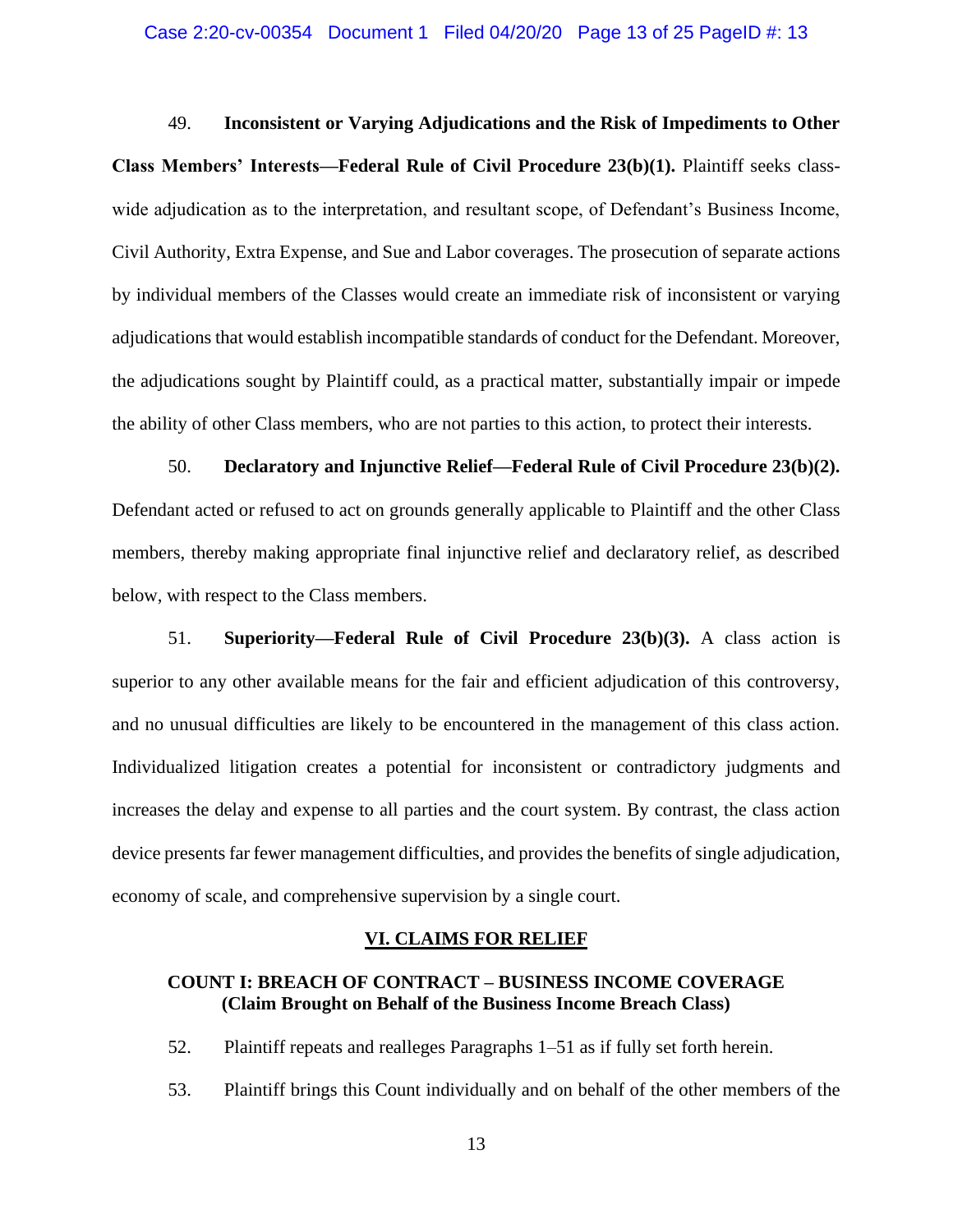Business Income Breach Class.

54. Plaintiff's Continental policy, as well as those of the other Business Income Breach Class members, are contracts under which Defendant was paid premiums in exchange for its promise to pay Plaintiff and the other Business Income Breach Class members' losses for claims covered by the policy.

55. In the Special Property Coverage Form, Defendant agreed to pay for its insureds' actual loss of Business Income sustained due to the necessary suspension of its operations during the "period of restoration."

56. A "partial slowdown or complete cessation" of business activities at the Covered Property is a "suspension" under the policy, for which Defendant agreed to pay for loss of Business Income during the "period of restoration" "that occurs within 12 consecutive months after the date of direct physical loss or damage."

57. "Business Income" means net income (or loss) before tax that Plaintiff and the other Business Income Breach Class members would have earned "if no physical loss or damage had occurred."

58. COVID-19 caused direct physical loss and damage to Plaintiff's and the other Business Income Breach Class members' Covered Properties, requiring suspension of operations at the Covered Properties. Losses caused by COVID-19 thus triggered the Business Income provision of Plaintiff and the other Business Income Breach Class members' Continental policies.

59. Plaintiff and the other Business Income Breach Class members have complied with all applicable provisions of their policies and/or those provisions have been waived by Defendant or Defendant is estopped from asserting them, and yet Defendant has abrogated its insurance coverage obligations pursuant to the Policies' clear and unambiguous terms.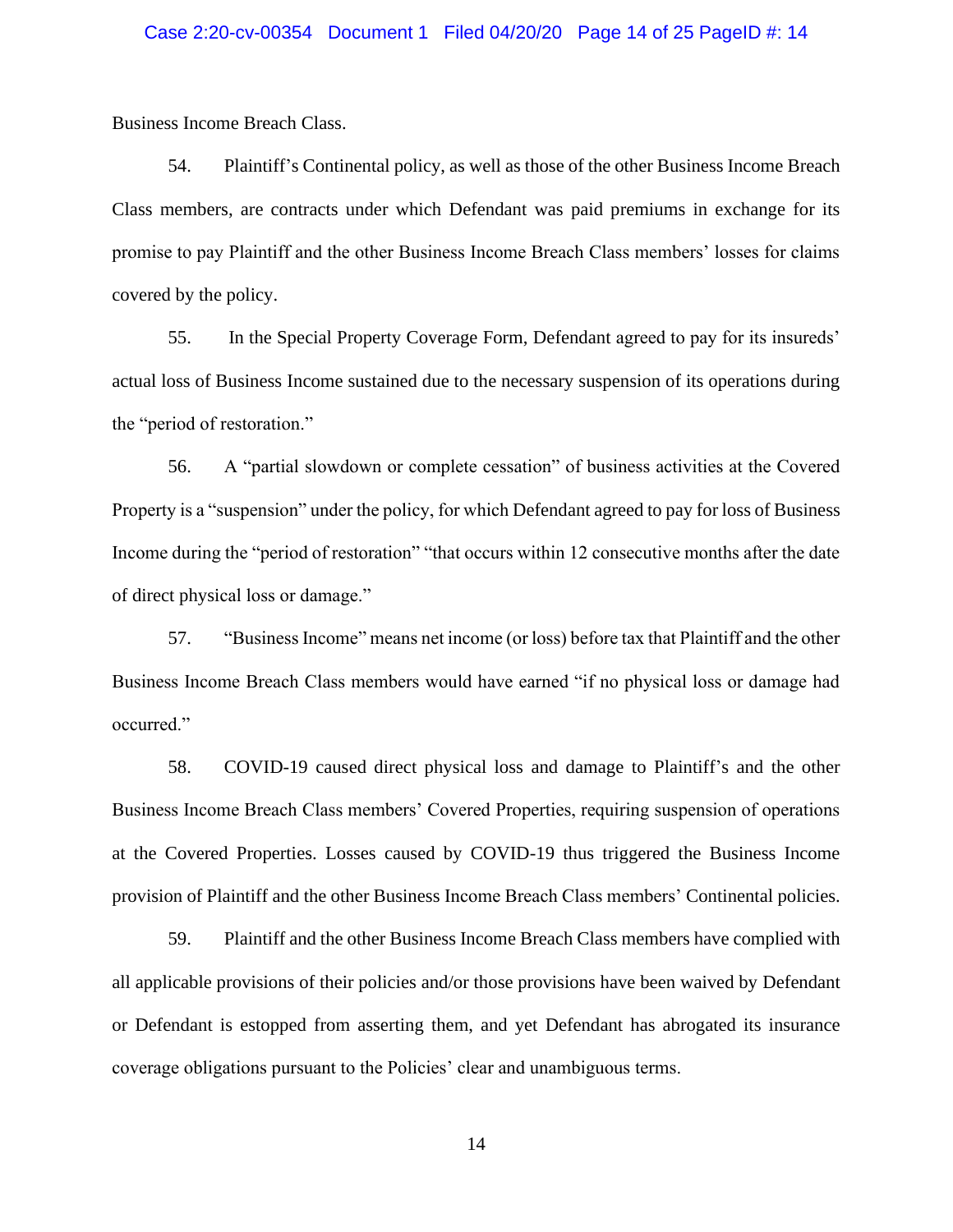#### Case 2:20-cv-00354 Document 1 Filed 04/20/20 Page 15 of 25 PageID #: 15

60. By denying coverage for any Business Income losses incurred by Plaintiff and the other Business Income Breach Class members in connection with the COVID-19 pandemic, Defendant has breached its coverage obligations under the Policies.

61. As a result of Defendant's breaches of the Policies, Plaintiff and the other Business Income Breach Class members have sustained substantial damages for which Defendant is liable in an amount to be established at trial.

# **COUNT II: BREACH OF CONTRACT – CIVIL AUTHORITY COVERAGE (Claim Brought on Behalf of the Civil Authority Breach Class)**

62. Plaintiff repeats and realleges Paragraphs 1–51 as if fully set forth herein.

63. Plaintiff brings this Count individually and on behalf of the other members of the Civil Authority Breach Class.

64. Plaintiff's Continental policy, as well as those of the other Civil Authority Breach Class members, are contracts under which Defendant was paid premiums in exchange for its promise to pay Plaintiff's and the other Civil Authority Breach Class members' losses for claims covered by the policy.

65. Defendant promised to "pay for the actual loss of Business Income" sustained "and any Extra Expense caused by action of civil authority that prohibit access to" the Covered Property when a Covered Cause of Loss causes damage to property other than the Covered Property and the civil authority takes its action "in response to dangerous physical conditions."

66. The Closure Orders triggered the Civil Authority provision under Plaintiff's and the other members of the Civil Authority Breach Class's Continental insurance policies.

67. Plaintiff and the other members of the Civil Authority Breach Class have complied with all applicable provisions of the Policies, and/or those provisions have been waived by Defendant or Defendant is estopped from asserting them, and yet Defendant has abrogated its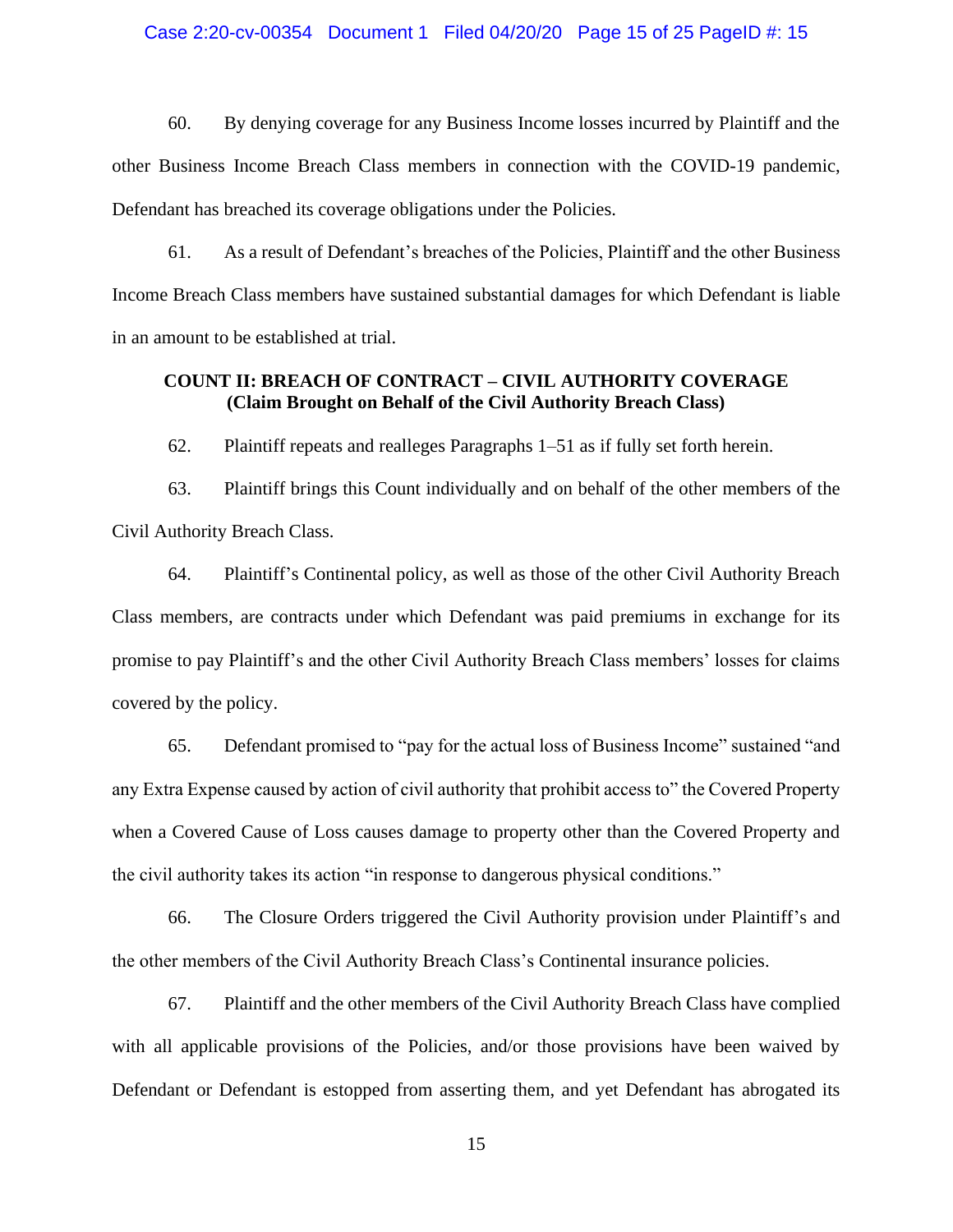#### Case 2:20-cv-00354 Document 1 Filed 04/20/20 Page 16 of 25 PageID #: 16

insurance coverage obligations pursuant to the Policies' clear and unambiguous terms.

68. By denying coverage for any business losses incurred by Plaintiff and other members of the Civil Authority Breach Class in connection with the Closure Orders and the COVID-19 pandemic, Defendant has breached its coverage obligations under the Policies.

69. As a result of Defendant's breaches of the Policies, Plaintiff and the other members of the Civil Authority Breach Class have sustained substantial damages for which Defendant is liable in an amount to be established at trial.

# **COUNT III: BREACH OF CONTRACT – EXTRA EXPENSE COVERAGE (Claim Brought on Behalf of the Extra Expense Breach Class)**

70. Plaintiff repeats and realleges Paragraphs 1–51 as if fully set forth herein.

71. Plaintiff brings this Count individually and on behalf of the other members of the Extra Expense Breach Class.

72. Plaintiff's Continental insurance policy, as well as those of the other Extra Expense Breach Class members, are contracts under which Defendant was paid premiums in exchange for its promise to pay Plaintiff and the other Extra Expense Breach Class members' losses for claims covered by the policy.

73. In the Special Property Coverage Form, Defendant agreed to pay necessary Extra Expense that its insureds incur during the "period of restoration" that the insureds would not have incurred if there had been no direct physical loss or damage to the Covered Property.

74. "Extra Expense" means expenses "to avoid or minimize the suspension of business and to continue 'operations,'" and also includes expenses "to repair or replace property."

75. Due to COVID-19 and the Closure Orders, Plaintiff and the other members of the Extra Expense Breach Class incurred Extra Expense at Covered Property.

76. Plaintiff and the other members of the Extra Expense Breach Class have complied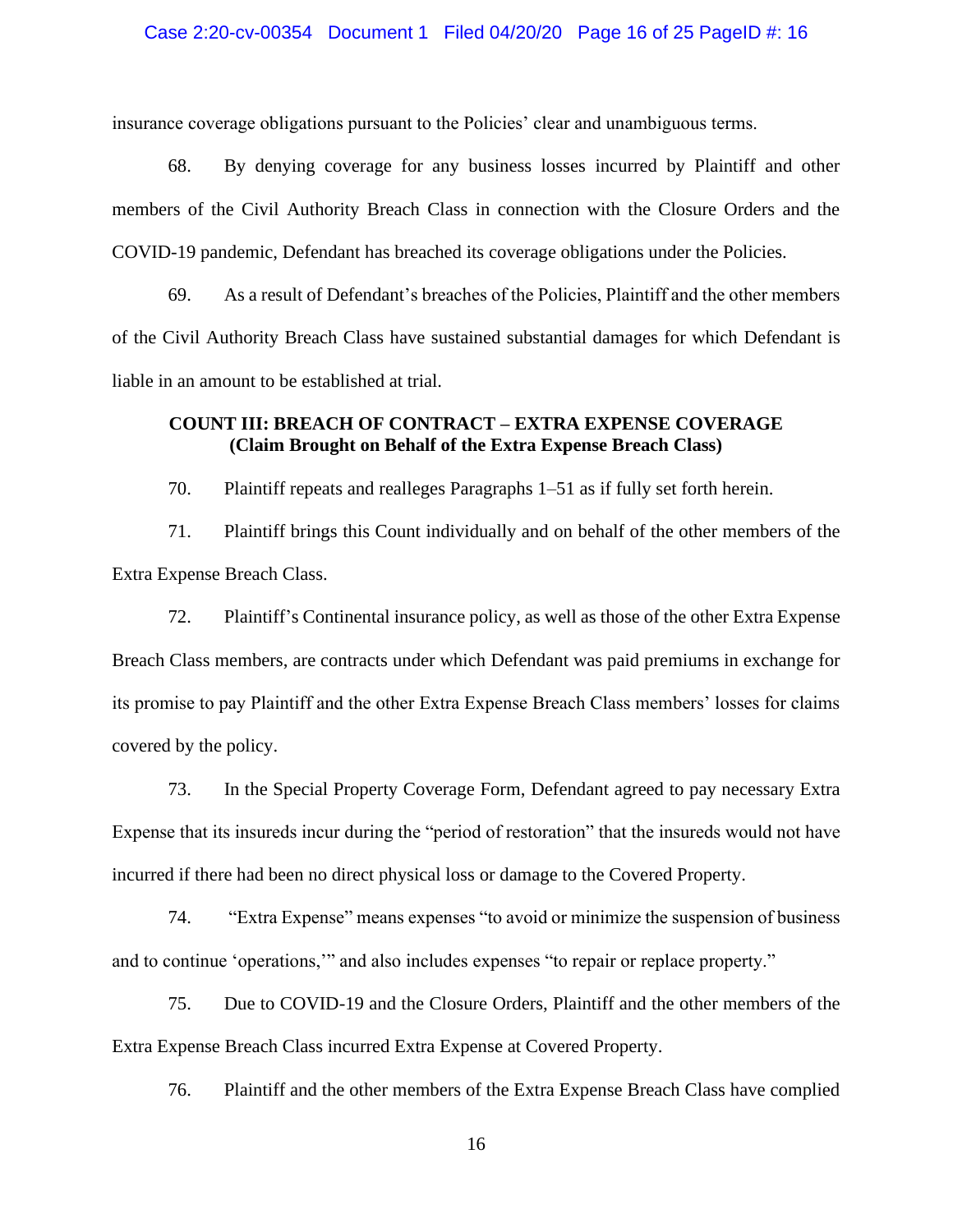#### Case 2:20-cv-00354 Document 1 Filed 04/20/20 Page 17 of 25 PageID #: 17

with all applicable provisions of the Policies and/or those provisions have been waived by Defendant or Defendant is estopped from asserting them, and yet Defendant has abrogated its insurance coverage obligations pursuant to the Policies' clear and unambiguous terms.

77. By denying coverage for any business losses incurred by Plaintiff and the other members of the Extra Expense Breach Class in connection with the Closure Orders and the COVID-19 pandemic, Defendant has breached its coverage obligations under the Policies.

78. As a result of Defendant's breaches of the Policies, Plaintiff and the other members of the Extra Expense Breach Class have sustained substantial damages for which Defendant is liable in an amount to be established at trial.

# **COUNT IV: BREACH OF CONTRACT – SUE AND LABOR COVERAGE (Claim Brought on Behalf of the Sue and Labor Breach Class)**

79. Plaintiff repeats and realleges Paragraphs 1–51 as if fully set forth herein.

80. Plaintiff brings this Count individually and on behalf of the other members of the Sue and Labor Breach Class.

81. Plaintiff's Continental policy, as well as those of the other Sue and Labor Breach Class members, are contracts under which Defendant was paid premiums in exchange for its promise to pay Plaintiff and the other Sue and Labor Breach Class members' losses for claims covered by the policy.

82. In the Special Property Coverage Form, Defendant agreed to give due consideration in settlement of a claim to expenses incurred in taking all reasonable steps to protect Covered Property from further damage.

83. In complying with the Closure Orders and otherwise suspending or limiting operations, Plaintiff and other members of the Sue and Labor Breach Class incurred expenses in connection with reasonable steps to protect Covered Property.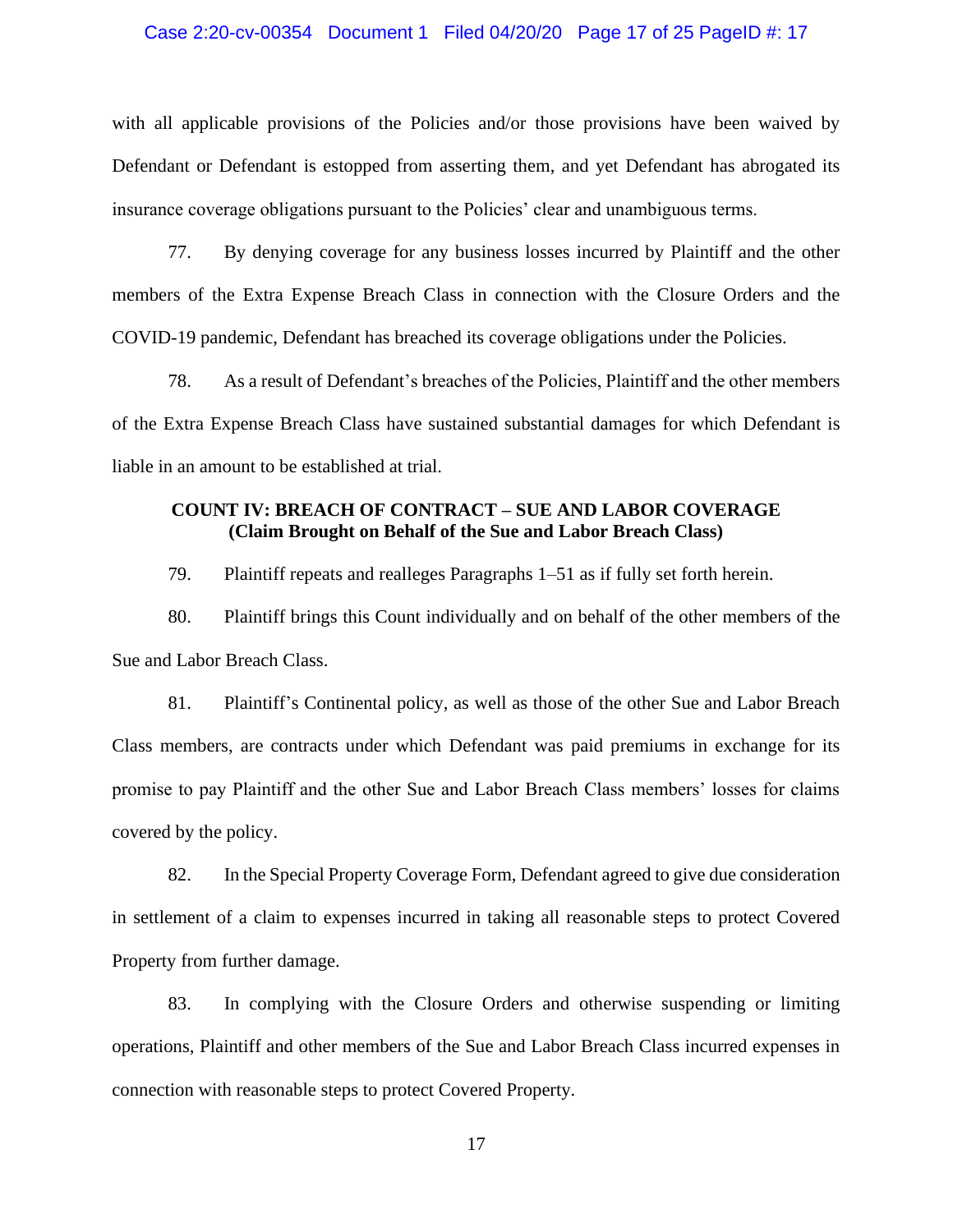#### Case 2:20-cv-00354 Document 1 Filed 04/20/20 Page 18 of 25 PageID #: 18

84. Plaintiff and the other members of the Sue and Labor Breach Class have complied with all applicable provisions of the policy and/or those provisions have been waived by Defendant, or Defendant is estopped from asserting them, and yet Defendant has abrogated its insurance coverage obligations pursuant to the policies' clear and unambiguous terms.

85. By denying coverage for any Sue and Labor expenses incurred by Plaintiff and the other members of the Sue and Labor Breach Class in connection with the Closure Orders and the COVID-19 pandemic, Defendant has breached its coverage obligations under the Policies.

86. 85. As a result of Defendant's breaches of the policies, Plaintiff and the other members of the Sue and Labor Breach Class have sustained substantial damages for which Defendant is liable in an amount to be established at trial.

# **COUNT V: DECLARATORY JUDGMENT – BUSINESS INCOME COVERAGE (Claim Brought on Behalf of the Business Income Declaratory Judgment Class)**

87. Plaintiff repeats and realleges Paragraphs 1–51 as if fully set forth herein.

88. Plaintiff brings this Count individually and on behalf of the other members of the Business Income Declaratory Judgment Class.

89. Plaintiff's Continental policy, as well as those of the other Business Income Declaratory Judgment Class members, are contracts under which Defendant was paid premiums in exchange for its promise to pay Plaintiff and the other Business Income Declaratory Judgment Class members' losses for claims covered by the Policy.

90. Plaintiff and the other Business Income Declaratory Judgment Class members have complied with all applicable provisions of the Policies and/or those provisions have been waived by Defendant or Defendant is estopped from asserting them, and yet Defendant has abrogated its insurance coverage obligations pursuant to the Policies' clear and unambiguous terms and has wrongfully and illegally refused to provide coverage to which Plaintiff is entitled.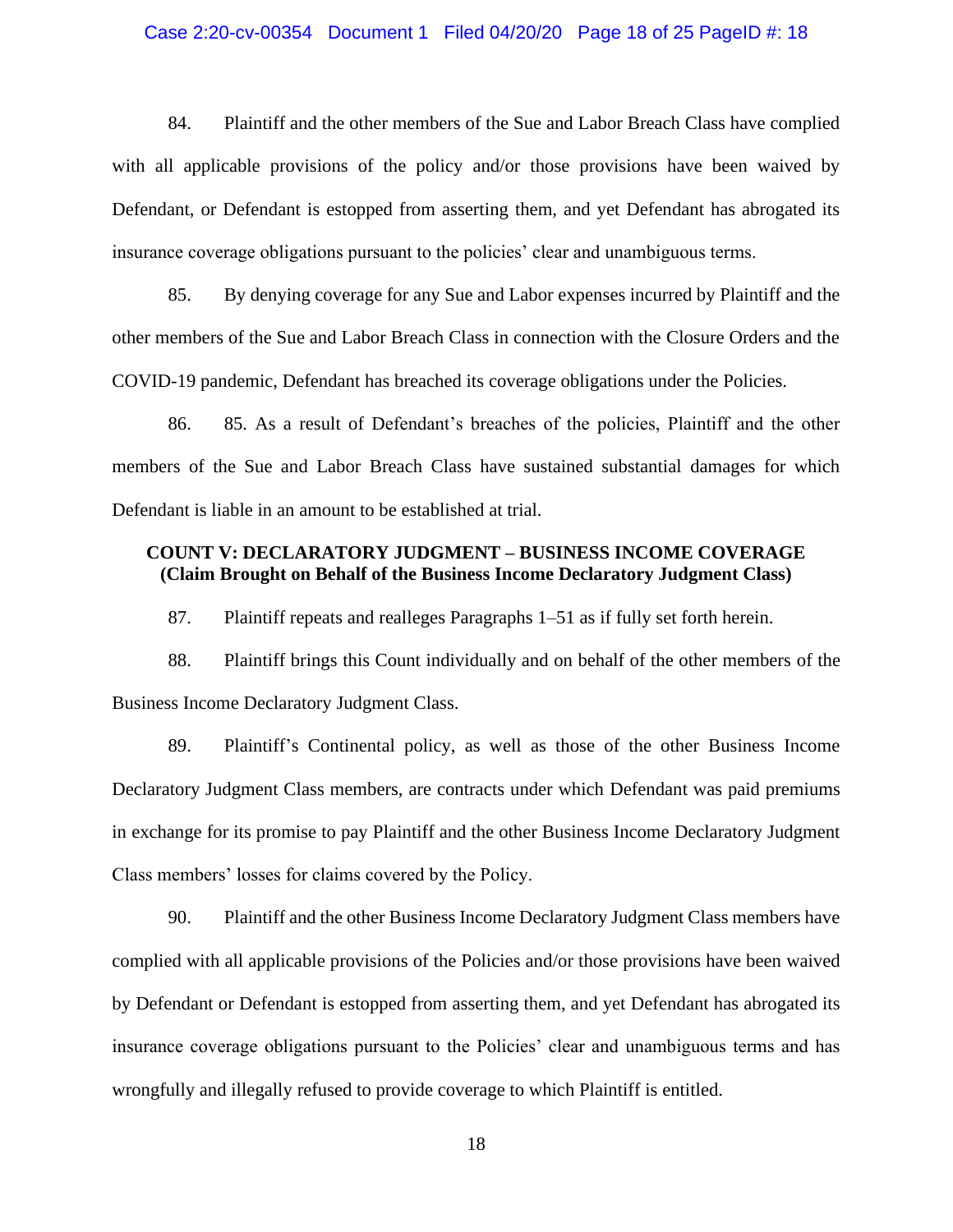#### Case 2:20-cv-00354 Document 1 Filed 04/20/20 Page 19 of 25 PageID #: 19

91. Defendant has denied claims related to COVID-19 on a uniform and class wide basis, without individual bases or investigations, such that the Court can render declaratory judgment irrespective of whether members of the Class have filed a claim.

92. An actual case or controversy exists regarding Plaintiff's and the other Business Income Declaratory Judgment Class members' rights and Defendant's obligations under the Policies to reimburse Plaintiff for the full amount of Business Income losses incurred by Plaintiff and the other Business Income Declaratory Judgment Class members in connection with suspension of their businesses stemming from the COVID-19 pandemic.

93. Pursuant to 28 U.S.C. § 2201, Plaintiff and the other Business Income Declaratory Judgment Class members seek a declaratory judgment from this Court declaring the following:

- a. Plaintiff's and the other Business Income Declaratory Judgment Class members' Business Income losses incurred in connection with the Closure Orders and the necessary interruption of their businesses stemming from the COVID-19 pandemic are insured losses under their Policies; and
- b. Defendant is obligated to pay Plaintiff and the other Business Income Declaratory Judgment Class members for the full amount of the Business Income losses incurred and to be incurred in connection with the Closure Orders during the period of restoration and the necessary interruption of their businesses stemming from the COVID-19 pandemic.

## **COUNT VI: DECLARATORY JUDGMENT – CIVIL AUTHORITY COVERAGE (Claim Brought on Behalf of the Civil Authority Declaratory Judgment Class)**

94. Plaintiff repeats and realleges Paragraphs 1–51 as if fully set forth herein.

95. Plaintiff brings this Count individually and on behalf of the other members of the Civil Authority Declaratory Judgment Class.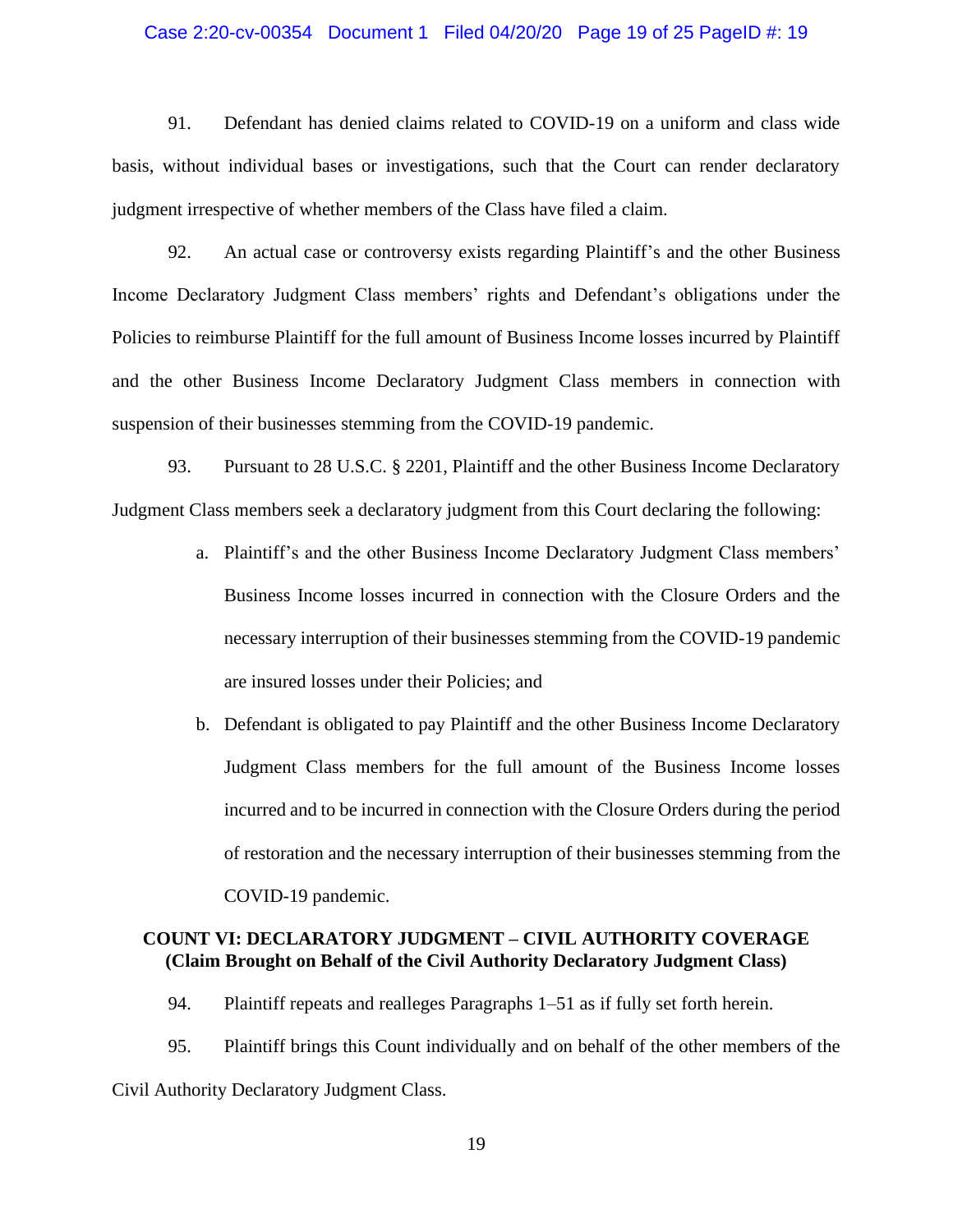#### Case 2:20-cv-00354 Document 1 Filed 04/20/20 Page 20 of 25 PageID #: 20

96. Plaintiff's Continental policy, as well as those of the other Civil Authority Declaratory Judgment Class members, are contracts under which Defendant was paid premiums in exchange for its promise to pay Plaintiff and the other Civil Authority Declaratory Judgment Class members' losses for claims covered by the Policy.

97. Plaintiff and the other Civil Authority Declaratory Judgment Class members have complied with all applicable provisions of the Policies and/or those provisions have been waived by Defendant or Defendant is estopped from asserting them, and yet Defendant has abrogated its insurance coverage obligations pursuant to the Policies' clear and unambiguous terms and has wrongfully and illegally refused to provide coverage to which Plaintiff is entitled.

98. Defendant has denied claims related to COVID-19 on a uniform and class wide basis, without individual bases or investigations, such that the Court can render declaratory judgment irrespective of whether members of the Class have filed a claim.

99. An actual case or controversy exists regarding Plaintiff's and the other Civil Authority Declaratory Judgment Class members' rights and Defendant's obligations under the Policies to reimburse Plaintiff and the other Civil Authority Declaratory Judgment Class members for the full amount of covered Civil Authority losses incurred by Plaintiff and the other Civil Authority Declaratory Judgment Class members in connection with Closure Orders and the necessary interruption of their businesses stemming from the COVID-19 pandemic.

100. Pursuant to 28 U.S.C. § 2201, Plaintiff and the other Civil Authority Declaratory Judgment Class members seek a declaratory judgment from this Court declaring the following:

> a. Plaintiff's and the other Civil Authority Declaratory Judgment Class members' Civil Authority losses incurred in connection with the Closure Orders and the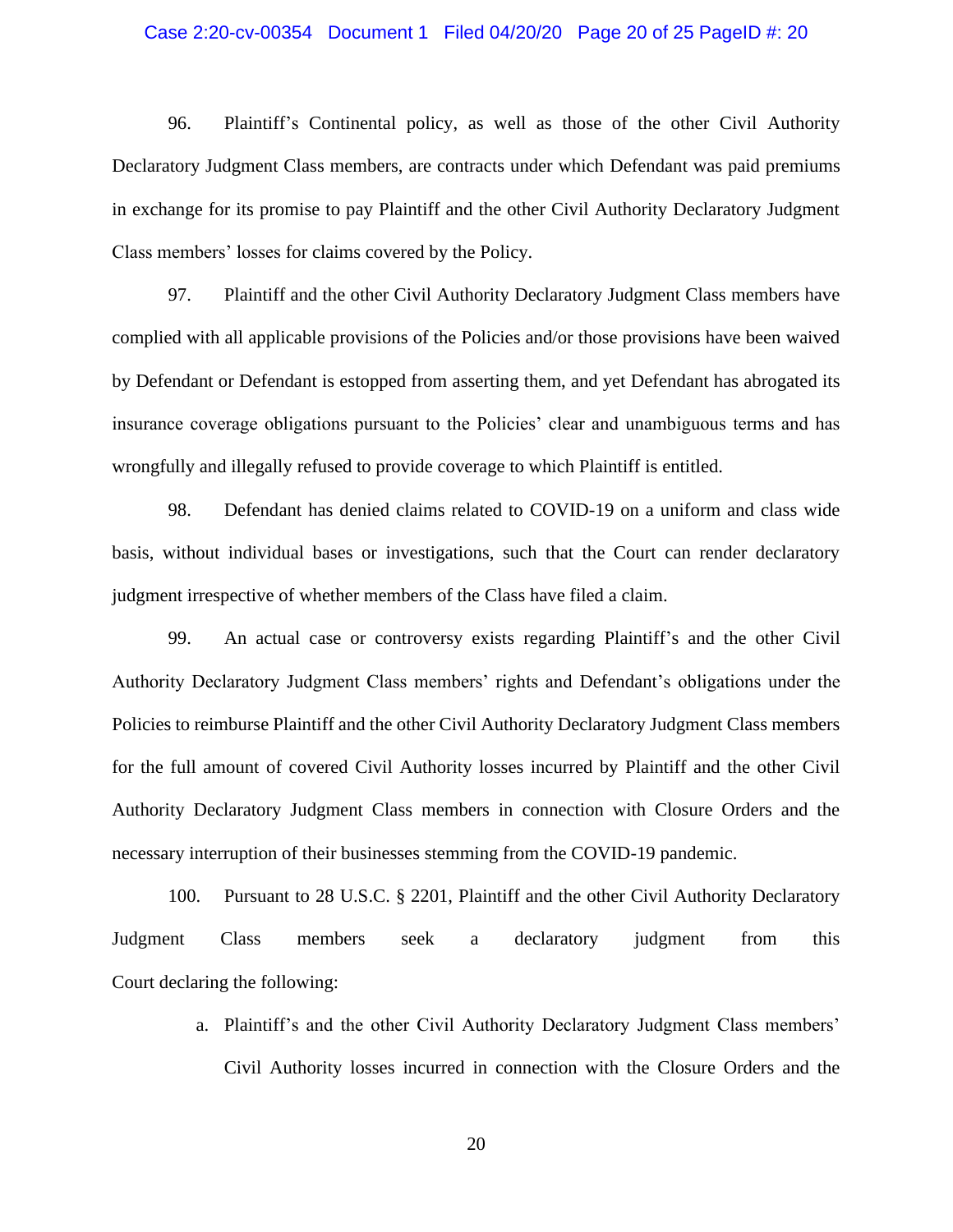necessary interruption of their businesses stemming from the COVID-19 pandemic are insured losses under their Policies; and

b. Defendant is obligated to pay Plaintiff and the other Civil Authority Declaratory Judgment Class members the full amount of the Civil Authority losses incurred and to be incurred in connection with the covered losses related to the Closure Orders and the necessary interruption of their businesses stemming from the COVID-19 pandemic

# **COUNT VII: DECLARATORY JUDGMENT – EXTRA EXPENSE COVERAGE (Claim Brought on Behalf of the Extra Expense Declaratory Judgment Class)**

101. Plaintiff repeats and realleges Paragraphs 1–51 as if fully set forth herein.

102. Plaintiff brings this Count individually and on behalf of the other members of the Extra Expense Declaratory Judgment Class.

103. Plaintiff's Continental insurance policy, as well as those of the other Extra Expense Declaratory Judgment Class members, are contracts under which Defendant was paid premiums in exchange for its promise to pay Plaintiff and the other Extra Expense Declaratory Judgment Class members' losses for claims covered by the Policy.

104. Plaintiff and the other Extra Expense Declaratory Judgment Class members have complied with all applicable provisions of the Policies and/or those provisions have been waived by Defendant or Defendant is estopped from asserting them, and yet Defendant has abrogated its insurance coverage obligations pursuant to the Policies' clear and unambiguous terms and has wrongfully and illegally refused to provide coverage to which Plaintiff is entitled.

105. Defendant has denied claims related to COVID-19 on a uniform and class wide basis, without individual bases or investigations, such that the Court can render declaratory judgment irrespective of whether members of the Class have filed a claim.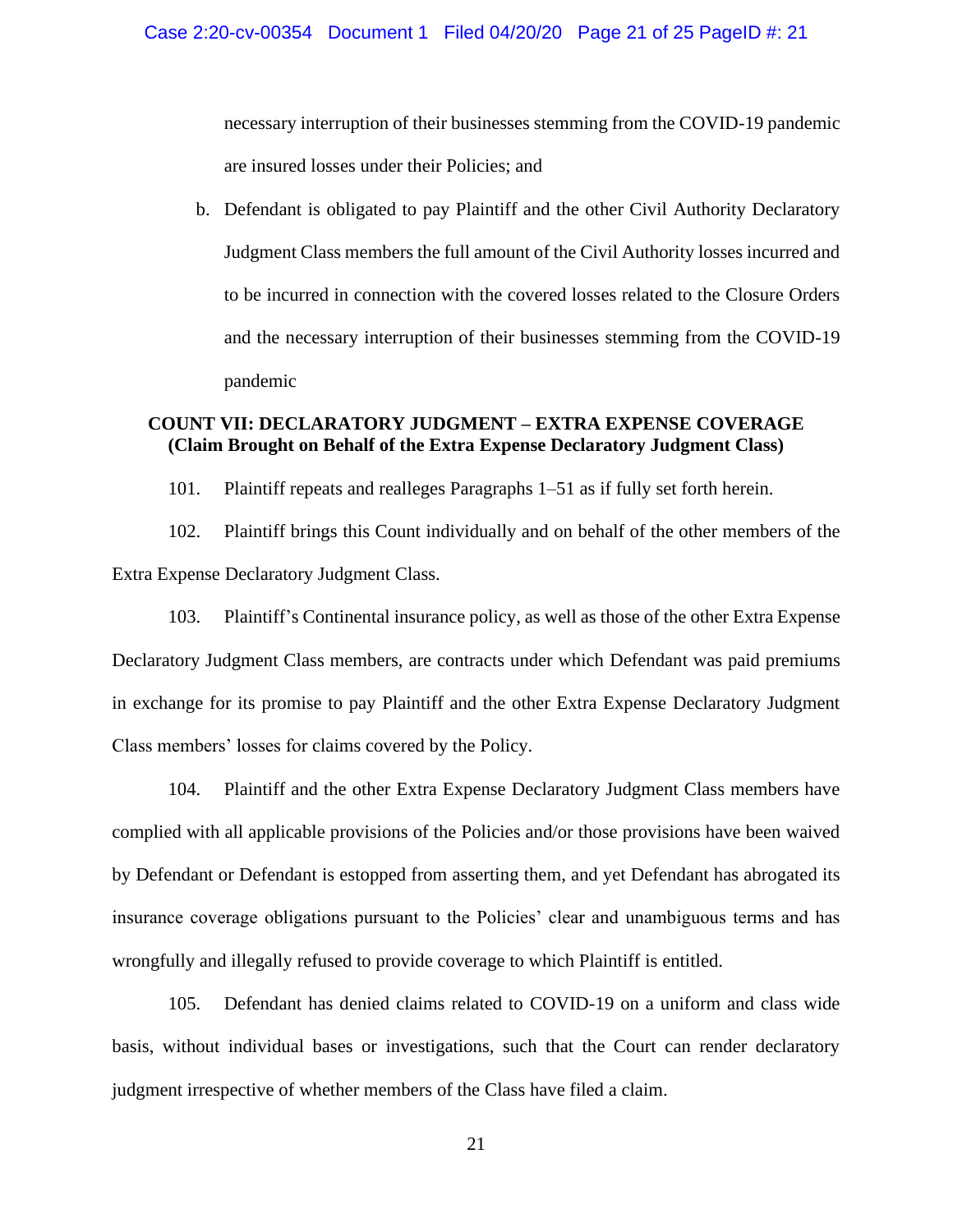#### Case 2:20-cv-00354 Document 1 Filed 04/20/20 Page 22 of 25 PageID #: 22

106. An actual case or controversy exists regarding Plaintiff's and the other Extra Expense Declaratory Judgment Class members' rights and Defendant's obligations under the Policies to reimburse Plaintiff and the other Extra Expense Declaratory Judgment Class members for the full amount of Extra Expense losses incurred by Plaintiff in connection with Closure Orders and the necessary interruption of their businesses stemming from the COVID-19 pandemic.

107. Pursuant to 28 U.S.C. § 2201, Plaintiff and the other Extra Expense Declaratory Judgment Class members seek a declaratory judgment from this Court declaring the following:

- a. Plaintiff's and the other Extra Expense Declaratory Judgment Class members' Extra Expense losses incurred in connection with the Closure Orders and the necessary interruption of their businesses stemming from the COVID-19 pandemic are insured losses under their Policies; and
- b. Defendant is obligated to pay Plaintiff and the other Extra Expense Declaratory Judgment Class members for the full amount of the Extra Expense losses incurred and to be incurred in connection with the covered losses related to the Closure Orders during the period of restoration and the necessary interruption of their businesses stemming from the COVID-19 pandemic.

## **COUNT VIII: DECLARATORY JUDGMENT – SUE AND LABOR COVERAGE (Claim Brought on Behalf of the Sue and Labor Declaratory Judgment Class)**

108. Plaintiff repeats and realleges Paragraphs 1–51 as if fully set forth herein.

109. Plaintiff brings this Count individually and on behalf of the other members of the Sue and Labor Declaratory Judgment Class.

110. Plaintiff's Continental insurance policy, as well as those of the other Sue and Labor Declaratory Judgment Class members, are contracts under which Defendant was paid premiums in exchange for its promise to pay Plaintiff and the other Sue and Labor Declaratory Judgment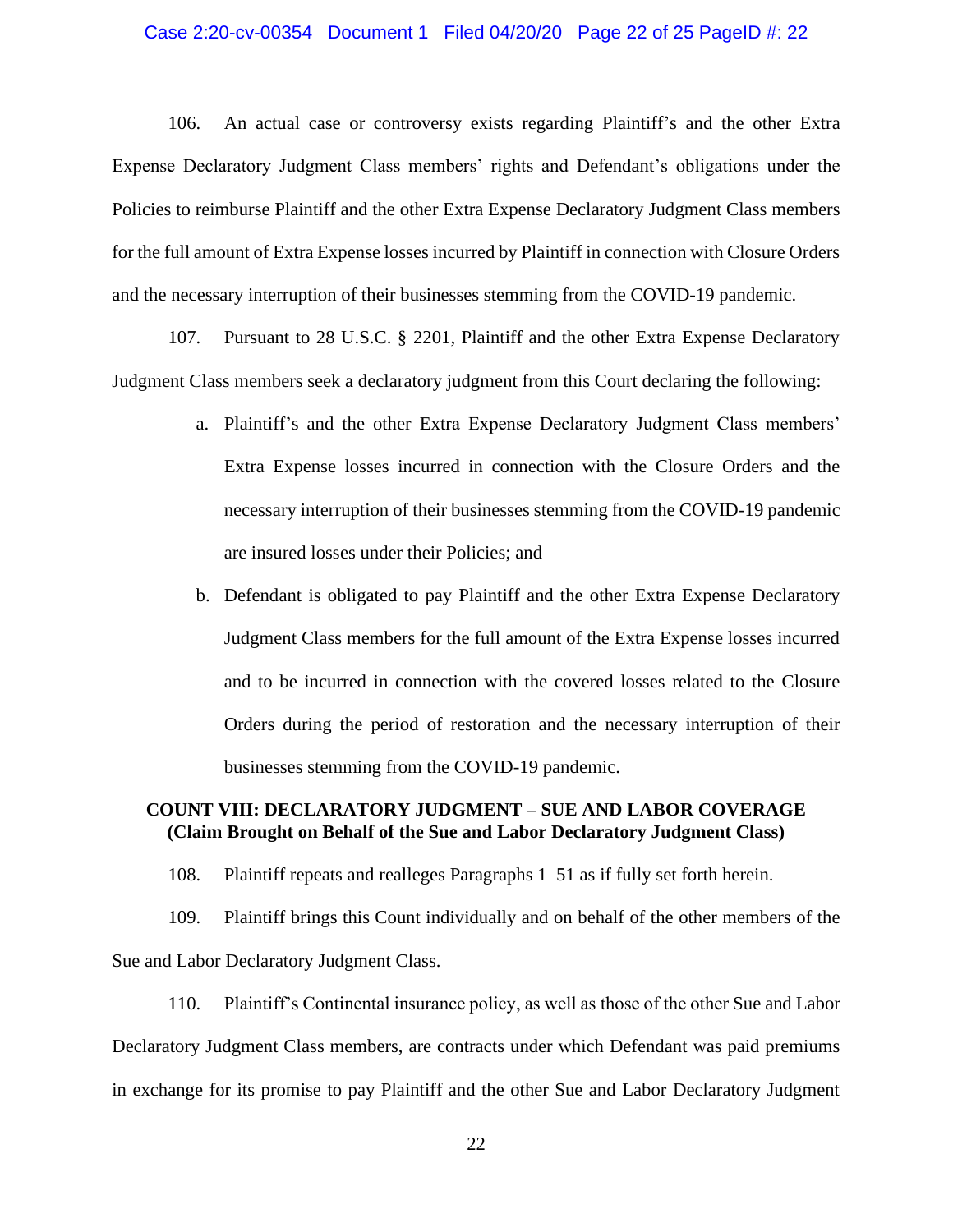#### Case 2:20-cv-00354 Document 1 Filed 04/20/20 Page 23 of 25 PageID #: 23

Class members' reasonably incurred expenses to protect Covered Property.

111. Plaintiff and the other Sue and Labor Declaratory Judgment Class members have complied with all applicable provisions of the policies and/or those provisions have been waived by Defendant, or Defendant is estopped from asserting them, and yet Defendant has abrogated its insurance coverage obligations pursuant to the policies' clear and unambiguous terms and has wrongfully and illegally refused to provide coverage to which Plaintiff is entitled.

112. Defendant has denied claims related to COVID-19 on a uniform and class wide basis, without individual bases or investigations, such that the Court can render declaratory judgment irrespective of whether members of the Class have filed a claim.

113. An actual case or controversy exists regarding Plaintiff and the other Sue and Labor Declaratory Judgment Class members' rights and Defendant's obligations under the policies to reimburse Plaintiff and the other Sue and Labor Declaratory Judgment Class members for the full amount Plaintiffs and the other members of the Sue and Labor Declaratory Judgment Class reasonably incurred to protect Covered Property from further damage by COVID-19.

114. Pursuant to 28 U.S.C. § 2201, Plaintiff and the other Sue and Labor Declaratory Judgment Class members seek a declaratory judgment from this Court declaring the following:

- a. Plaintiff and the other Sue and Labor Declaratory Judgment Class members reasonably incurred expenses to protect Covered Property from further damage by COVID-19 are insured losses under their policies; and
- b. Defendant is obligated to pay Plaintiff and the other Sue and Labor Declaratory Judgment Class members for the full amount of the expenses they reasonably incurred to protect Covered Property from further damage by COVID-19.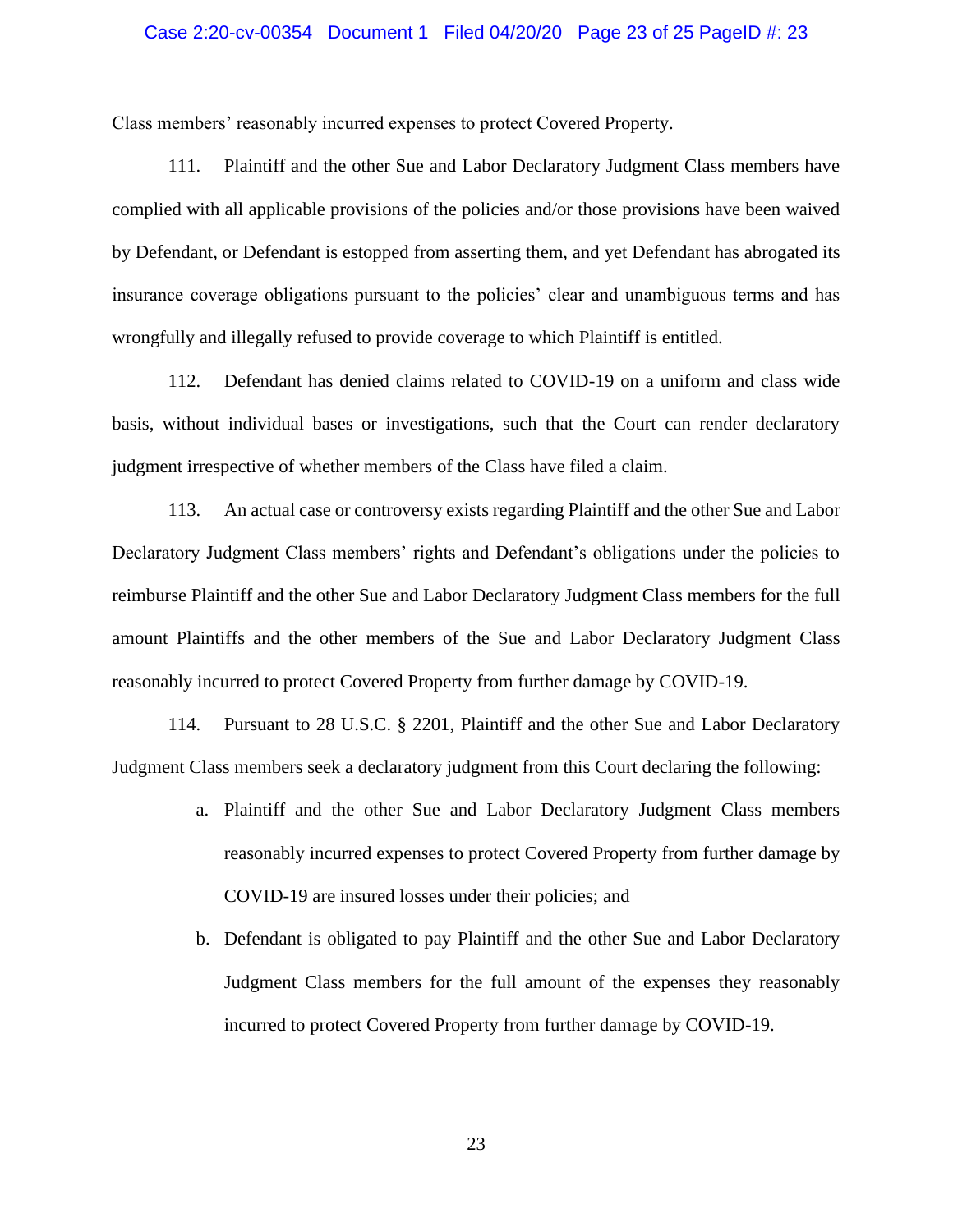#### **IX. REQUEST FOR RELIEF**

115. WHEREFORE, Plaintiff, individually and on behalf of the other Class members, respectfully requests that the Court enter judgment in their favor and against Defendant as follows:

- a. Entering an order certifying the proposed nationwide Classes, as requested herein, designating Plaintiff as Class representatives, and appointing Plaintiff's undersigned attorneys as Counsel for the Classes;
- b. Entering judgment in favor of Plaintiff and the members of the Business Income Breach Class, the Civil Authority Breach Class, and the Extra Expense Breach Class, and awarding damages for breach of contract in an amount to be determined at trial;
- c. Entering declaratory judgments in favor of Plaintiff and the members of the Business Income Declaratory Judgment Class, the Civil Authority Declaratory Judgment Class, and the Extra Expense Declaratory Judgment Class as follows:
	- i. Business Income, Civil Authority, Contamination, Extra Expense, and Sue and Labor losses incurred in connection with the Closure Orders and the necessary interruption of their businesses stemming from the COVID-19 pandemic are insured losses under their Policies; and
	- ii. Defendant is obligated to pay for the full amount of the Business Income, Civil Authority, and Extra Expense losses incurred and to be incurred related to COVID-19, the Closure Orders, and the necessary interruption of their businesses stemming from the COVID-19 pandemic;
- d. Ordering Defendant to pay both pre- and post-judgment interest on any amounts;
- e. Ordering Defendant to pay attorneys' fees and costs of suit; and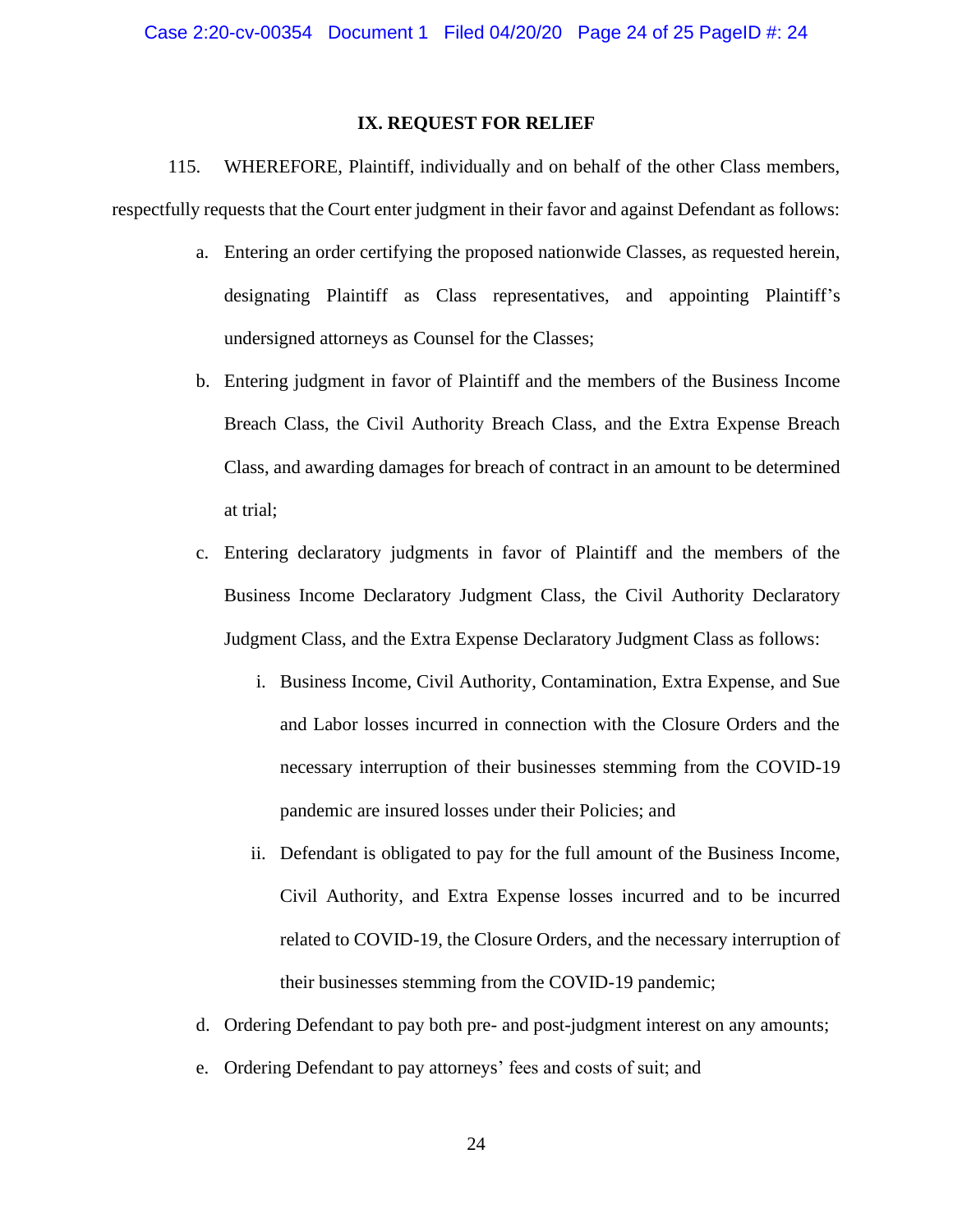Case 2:20-cv-00354 Document 1 Filed 04/20/20 Page 25 of 25 PageID #: 25

f. Ordering such other and further relief as may be just and proper.

# **X. JURY DEMAND**

116. Plaintiff hereby demands a trial by jury on all claims so triable.

Dated: April 20, 2020

Respectfully submitted,

# **DURHAM, PITTARD & SPALDING, LLP**

/s/*Justin R. Kaufman*

Justin R. Kaufman Rosalind B. Bienvenu Caren I. Friedman 505 Cerrillos Road, Suite A209 Santa Fe, New Mexico 87501 Telephone: (505) 986-0600 Facsimile: (505) 986-0632 jkaufman@dpslawgroup.com rbienvenu@dpslawgroup.com cfriedman@dpslawgroup.com

Robert E. Ammons (*pro hac vice pending)* Patrick A. Luff (*pro hac vice pending)* Miriah A. Soliz (*pro hac vice pending)* **THE AMMONS LAW FIRM, LLP**  3700 Montrose Blvd. Houston, Texas 77006 Telephone: (713) 523-1606 Facsimile: (713) 523-4159 rob@ammonslaw.com patrick.luff@ammonslaw.com miriah@ammonslaw.com

*Counsel for Plaintiffs and the Proposed Classes*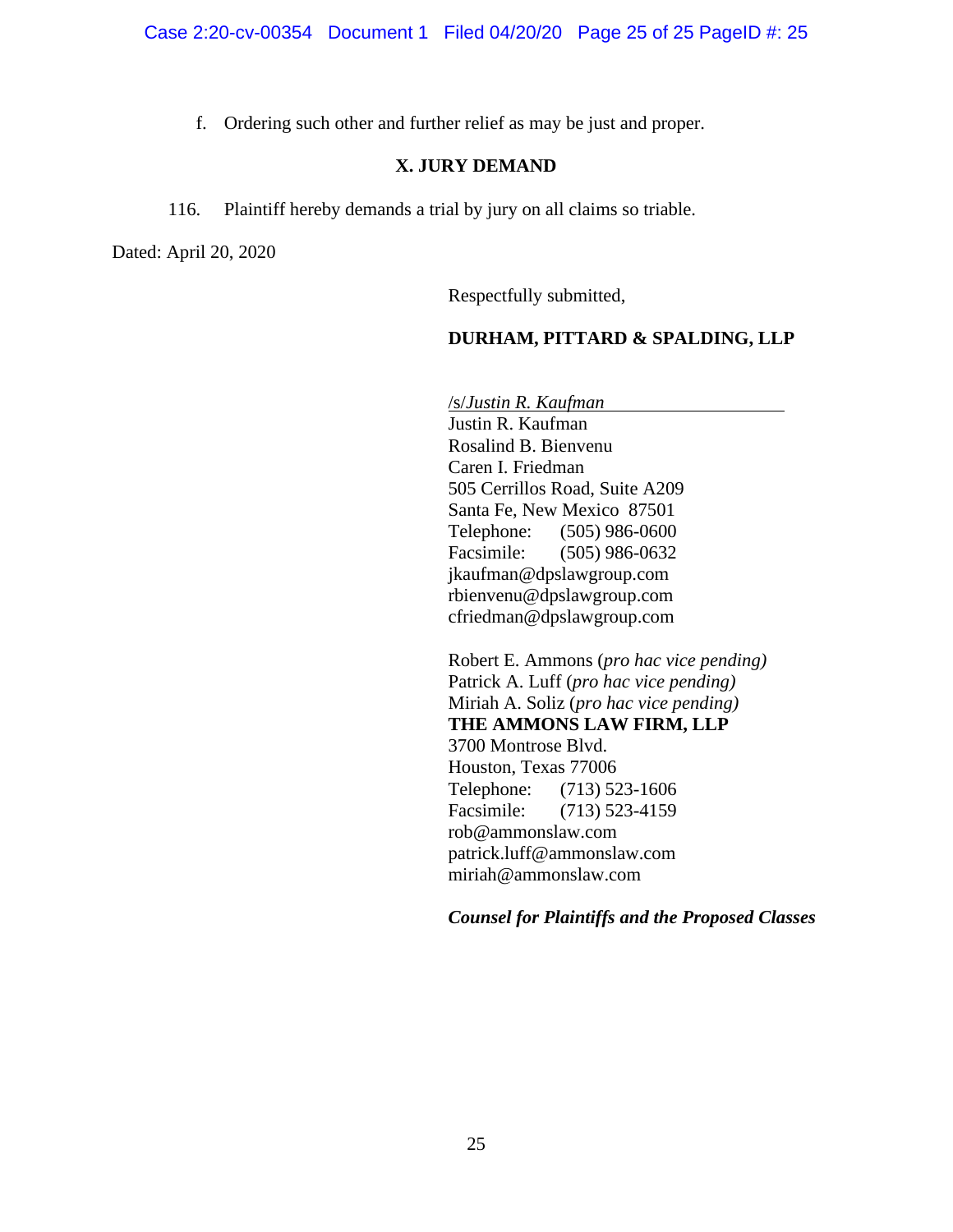# IS 44 (Rev. 09/19) **Case 2:20-cv-00354** Document  $\text{CovERSHE23}$  Page 1 of 2 PageID #: 26

The JS 44 civil cover sheet and the information contained herein neither replace nor supplement the filing and service of pleadings or other papers as required by law, except as provided by local rules of court. This form,

| I. (a) PLAINTIFFS                                                                                                                                                                                                                                                                                                                                                                                                                                                                                                                                                                                                                               |                                                                                                                                                                                                                                                                                                                                                                                                                                                                                                                                                                                                                                    |                                                                                                                                                                                                                                                                                                                                                                                                                                                                                                                                                                                                                                                                                                   |                                                                                                                                                                                              | <b>DEFENDANTS</b>                                                                                                                                                                                                                                                                                                                                                                                                   |                                                                                                                                                                                                                                                                                                                                                                                                                                                                                                          |                                                                                                                                                                                                                                                                                                                                                                                                                                                                                                                                                                                                                                                                                                                                                                 |  |
|-------------------------------------------------------------------------------------------------------------------------------------------------------------------------------------------------------------------------------------------------------------------------------------------------------------------------------------------------------------------------------------------------------------------------------------------------------------------------------------------------------------------------------------------------------------------------------------------------------------------------------------------------|------------------------------------------------------------------------------------------------------------------------------------------------------------------------------------------------------------------------------------------------------------------------------------------------------------------------------------------------------------------------------------------------------------------------------------------------------------------------------------------------------------------------------------------------------------------------------------------------------------------------------------|---------------------------------------------------------------------------------------------------------------------------------------------------------------------------------------------------------------------------------------------------------------------------------------------------------------------------------------------------------------------------------------------------------------------------------------------------------------------------------------------------------------------------------------------------------------------------------------------------------------------------------------------------------------------------------------------------|----------------------------------------------------------------------------------------------------------------------------------------------------------------------------------------------|---------------------------------------------------------------------------------------------------------------------------------------------------------------------------------------------------------------------------------------------------------------------------------------------------------------------------------------------------------------------------------------------------------------------|----------------------------------------------------------------------------------------------------------------------------------------------------------------------------------------------------------------------------------------------------------------------------------------------------------------------------------------------------------------------------------------------------------------------------------------------------------------------------------------------------------|-----------------------------------------------------------------------------------------------------------------------------------------------------------------------------------------------------------------------------------------------------------------------------------------------------------------------------------------------------------------------------------------------------------------------------------------------------------------------------------------------------------------------------------------------------------------------------------------------------------------------------------------------------------------------------------------------------------------------------------------------------------------|--|
| Cafe Plaza de Mesilla Inc.                                                                                                                                                                                                                                                                                                                                                                                                                                                                                                                                                                                                                      |                                                                                                                                                                                                                                                                                                                                                                                                                                                                                                                                                                                                                                    |                                                                                                                                                                                                                                                                                                                                                                                                                                                                                                                                                                                                                                                                                                   | Continental Casualty Co.                                                                                                                                                                     |                                                                                                                                                                                                                                                                                                                                                                                                                     |                                                                                                                                                                                                                                                                                                                                                                                                                                                                                                          |                                                                                                                                                                                                                                                                                                                                                                                                                                                                                                                                                                                                                                                                                                                                                                 |  |
| Doña Ana, New Mexico<br>(b) County of Residence of First Listed Plaintiff<br>(EXCEPT IN U.S. PLAINTIFF CASES)                                                                                                                                                                                                                                                                                                                                                                                                                                                                                                                                   |                                                                                                                                                                                                                                                                                                                                                                                                                                                                                                                                                                                                                                    |                                                                                                                                                                                                                                                                                                                                                                                                                                                                                                                                                                                                                                                                                                   | Cook, Illinois<br>County of Residence of First Listed Defendant<br>(IN U.S. PLAINTIFF CASES ONLY)<br>IN LAND CONDEMNATION CASES, USE THE LOCATION OF<br>NOTE:<br>THE TRACT OF LAND INVOLVED. |                                                                                                                                                                                                                                                                                                                                                                                                                     |                                                                                                                                                                                                                                                                                                                                                                                                                                                                                                          |                                                                                                                                                                                                                                                                                                                                                                                                                                                                                                                                                                                                                                                                                                                                                                 |  |
| (c). Attorneys (Firm Name, Address, and Telephone Number)<br>Justin Kaufman<br>Durham, Pittard & Spalding, LLP<br>505 Cerrillos Road, Suite A209, Santa Fe, NM 87501, (505) 986-0600                                                                                                                                                                                                                                                                                                                                                                                                                                                            |                                                                                                                                                                                                                                                                                                                                                                                                                                                                                                                                                                                                                                    |                                                                                                                                                                                                                                                                                                                                                                                                                                                                                                                                                                                                                                                                                                   |                                                                                                                                                                                              | Attorneys (If Known)                                                                                                                                                                                                                                                                                                                                                                                                |                                                                                                                                                                                                                                                                                                                                                                                                                                                                                                          |                                                                                                                                                                                                                                                                                                                                                                                                                                                                                                                                                                                                                                                                                                                                                                 |  |
| <b>II. BASIS OF JURISDICTION</b> (Place an "X" in One Box Only)                                                                                                                                                                                                                                                                                                                                                                                                                                                                                                                                                                                 |                                                                                                                                                                                                                                                                                                                                                                                                                                                                                                                                                                                                                                    |                                                                                                                                                                                                                                                                                                                                                                                                                                                                                                                                                                                                                                                                                                   |                                                                                                                                                                                              |                                                                                                                                                                                                                                                                                                                                                                                                                     |                                                                                                                                                                                                                                                                                                                                                                                                                                                                                                          | <b>III. CITIZENSHIP OF PRINCIPAL PARTIES</b> (Place an "X" in One Box for Plaintiff                                                                                                                                                                                                                                                                                                                                                                                                                                                                                                                                                                                                                                                                             |  |
| $\Box$ 1 U.S. Government<br><b>3</b> Federal Question<br>Plaintiff<br>(U.S. Government Not a Party)                                                                                                                                                                                                                                                                                                                                                                                                                                                                                                                                             |                                                                                                                                                                                                                                                                                                                                                                                                                                                                                                                                                                                                                                    | (For Diversity Cases Only)<br>and One Box for Defendant)<br><b>DEF</b><br><b>PTF</b><br><b>PTF</b><br>DEF<br>Citizen of This State<br>$\propto$ 1<br>$\Box$ 1<br>Incorporated or Principal Place<br>$\Box$ 4<br>$\Box$ 4<br>of Business In This State                                                                                                                                                                                                                                                                                                                                                                                                                                             |                                                                                                                                                                                              |                                                                                                                                                                                                                                                                                                                                                                                                                     |                                                                                                                                                                                                                                                                                                                                                                                                                                                                                                          |                                                                                                                                                                                                                                                                                                                                                                                                                                                                                                                                                                                                                                                                                                                                                                 |  |
| $\Box$ 2 U.S. Government<br>Defendant                                                                                                                                                                                                                                                                                                                                                                                                                                                                                                                                                                                                           | $\mathbf{X}$ 4 Diversity<br>(Indicate Citizenship of Parties in Item III)                                                                                                                                                                                                                                                                                                                                                                                                                                                                                                                                                          |                                                                                                                                                                                                                                                                                                                                                                                                                                                                                                                                                                                                                                                                                                   |                                                                                                                                                                                              | Citizen of Another State<br>$\Box$ 2<br>Incorporated and Principal Place<br>$\Box$ 5<br>$\mathbf{\times}$ 5<br>$\Box$ 2<br>of Business In Another State<br>Citizen or Subject of a<br>$\Box$ 3 Foreign Nation<br>$\Box$ 6<br>$\Box$ 3<br>$\Box$ 6                                                                                                                                                                   |                                                                                                                                                                                                                                                                                                                                                                                                                                                                                                          |                                                                                                                                                                                                                                                                                                                                                                                                                                                                                                                                                                                                                                                                                                                                                                 |  |
|                                                                                                                                                                                                                                                                                                                                                                                                                                                                                                                                                                                                                                                 |                                                                                                                                                                                                                                                                                                                                                                                                                                                                                                                                                                                                                                    |                                                                                                                                                                                                                                                                                                                                                                                                                                                                                                                                                                                                                                                                                                   |                                                                                                                                                                                              | Foreign Country                                                                                                                                                                                                                                                                                                                                                                                                     |                                                                                                                                                                                                                                                                                                                                                                                                                                                                                                          |                                                                                                                                                                                                                                                                                                                                                                                                                                                                                                                                                                                                                                                                                                                                                                 |  |
| IV. NATURE OF SUIT (Place an "X" in One Box Only)<br><b>CONTRACT</b>                                                                                                                                                                                                                                                                                                                                                                                                                                                                                                                                                                            |                                                                                                                                                                                                                                                                                                                                                                                                                                                                                                                                                                                                                                    | <b>TORTS</b>                                                                                                                                                                                                                                                                                                                                                                                                                                                                                                                                                                                                                                                                                      |                                                                                                                                                                                              | <b>FORFEITURE/PENALTY</b>                                                                                                                                                                                                                                                                                                                                                                                           | <b>BANKRUPTCY</b>                                                                                                                                                                                                                                                                                                                                                                                                                                                                                        | Click here for: Nature of Suit Code Descriptions.<br><b>OTHER STATUTES</b>                                                                                                                                                                                                                                                                                                                                                                                                                                                                                                                                                                                                                                                                                      |  |
| $\mathbf{\times}$ 110 Insurance<br>$\Box$ 120 Marine<br>130 Miller Act<br>$\Box$ 140 Negotiable Instrument<br>$\Box$ 150 Recovery of Overpayment<br>& Enforcement of Judgment<br>151 Medicare Act<br>152 Recovery of Defaulted<br>Student Loans<br>(Excludes Veterans)<br>$\Box$ 153 Recovery of Overpayment<br>of Veteran's Benefits<br>160 Stockholders' Suits<br>190 Other Contract<br>□ 195 Contract Product Liability<br>$\Box$ 196 Franchise<br><b>REAL PROPERTY</b><br>210 Land Condemnation<br>220 Foreclosure<br>$\Box$ 230 Rent Lease & Ejectment<br>□ 240 Torts to Land<br>245 Tort Product Liability<br>290 All Other Real Property | PERSONAL INJURY<br>$\Box$ 310 Airplane<br>□ 315 Airplane Product<br>Liability<br>□ 320 Assault, Libel &<br>Slander<br>□ 330 Federal Employers'<br>Liability<br>□ 340 Marine<br>345 Marine Product<br>Liability<br>□ 350 Motor Vehicle<br>□ 355 Motor Vehicle<br>Product Liability<br>360 Other Personal<br>Injury<br>362 Personal Injury -<br>Medical Malpractice<br><b>CIVIL RIGHTS</b><br>$\Box$ 440 Other Civil Rights<br>$\Box$ 441 Voting<br>$\Box$ 442 Employment<br>$\Box$ 443 Housing/<br>Accommodations<br>$\Box$ 445 Amer. w/Disabilities -<br>Employment<br>$\Box$ 446 Amer. w/Disabilities -<br>Other<br>448 Education | PERSONAL INJURY<br>365 Personal Injury -<br>Product Liability<br>367 Health Care/<br>Pharmaceutical<br>Personal Injury<br>Product Liability<br>□ 368 Asbestos Personal<br><b>Injury Product</b><br>Liability<br>PERSONAL PROPERTY<br>370 Other Fraud<br>$\Box$ 371 Truth in Lending<br>380 Other Personal<br><b>Property Damage</b><br>385 Property Damage<br>Product Liability<br><b>PRISONER PETITIONS</b><br><b>Habeas Corpus:</b><br>463 Alien Detainee<br>$\Box$ 510 Motions to Vacate<br>Sentence<br>□ 530 General<br>535 Death Penalty<br>Other:<br>$\Box$ 540 Mandamus & Other<br>$\Box$ 550 Civil Rights<br>555 Prison Condition<br>560 Civil Detainee -<br>Conditions of<br>Confinement |                                                                                                                                                                                              | 5 625 Drug Related Seizure<br>of Property 21 USC 881<br>$\Box$ 690 Other<br><b>LABOR</b><br>710 Fair Labor Standards<br>Act<br>720 Labor/Management<br>Relations<br>740 Railway Labor Act<br>751 Family and Medical<br>Leave Act<br>790 Other Labor Litigation<br>791 Employee Retirement<br>Income Security Act<br><b>IMMIGRATION</b><br>462 Naturalization Application<br>$\Box$ 465 Other Immigration<br>Actions | 1422 Appeal 28 USC 158<br>$\Box$ 423 Withdrawal<br>28 USC 157<br><b>PROPERTY RIGHTS</b><br>$\Box$ 820 Copyrights<br>□ 830 Patent<br>335 Patent - Abbreviated<br>New Drug Application<br>□ 840 Trademark<br><b>SOCIAL SECURITY</b><br>$\Box$ 861 HIA (1395ff)<br>$\Box$ 862 Black Lung (923)<br>$\Box$ 863 DIWC/DIWW (405(g))<br>□ 864 SSID Title XVI<br>$\Box$ 865 RSI (405(g))<br><b>FEDERAL TAX SUITS</b><br>$\Box$ 870 Taxes (U.S. Plaintiff<br>or Defendant)<br>□ 871 IRS—Third Party<br>26 USC 7609 | 375 False Claims Act<br>$\Box$ 376 Qui Tam (31 USC<br>3729(a)<br>1 400 State Reapportionment<br>$\Box$ 410 Antitrust<br>$\Box$ 430 Banks and Banking<br>$\Box$ 450 Commerce<br>$\Box$ 460 Deportation<br>1 470 Racketeer Influenced and<br><b>Corrupt Organizations</b><br>480 Consumer Credit<br>(15 USC 1681 or 1692)<br>485 Telephone Consumer<br>Protection Act<br>$\Box$ 490 Cable/Sat TV<br>$\Box$ 850 Securities/Commodities/<br>Exchange<br>1 890 Other Statutory Actions<br>□ 891 Agricultural Acts<br>□ 893 Environmental Matters<br>$\Box$ 895 Freedom of Information<br>Act<br>□ 896 Arbitration<br>□ 899 Administrative Procedure<br>Act/Review or Appeal of<br><b>Agency Decision</b><br>$\Box$ 950 Constitutionality of<br><b>State Statutes</b> |  |
| V. ORIGIN (Place an "X" in One Box Only)<br>$\mathbf{X}$ 1 Original<br>Proceeding                                                                                                                                                                                                                                                                                                                                                                                                                                                                                                                                                               | $\Box$ 2 Removed from<br>$\Box$ 3<br>State Court                                                                                                                                                                                                                                                                                                                                                                                                                                                                                                                                                                                   | Remanded from<br>Appellate Court                                                                                                                                                                                                                                                                                                                                                                                                                                                                                                                                                                                                                                                                  |                                                                                                                                                                                              | $\Box$ 4 Reinstated or<br>$\Box$ 5<br>Reopened<br>(specify)                                                                                                                                                                                                                                                                                                                                                         | Multidistrict<br>$\Box$ 6<br>Transferred from<br>Litigation -<br>Another District<br>Transfer                                                                                                                                                                                                                                                                                                                                                                                                            | $\Box$ 8 Multidistrict<br>Litigation -<br>Direct File                                                                                                                                                                                                                                                                                                                                                                                                                                                                                                                                                                                                                                                                                                           |  |
|                                                                                                                                                                                                                                                                                                                                                                                                                                                                                                                                                                                                                                                 |                                                                                                                                                                                                                                                                                                                                                                                                                                                                                                                                                                                                                                    |                                                                                                                                                                                                                                                                                                                                                                                                                                                                                                                                                                                                                                                                                                   |                                                                                                                                                                                              | Cite the U.S. Civil Statute under which you are filing (Do not cite jurisdictional statutes unless diversity):<br>28 U.S.C. 1332                                                                                                                                                                                                                                                                                    |                                                                                                                                                                                                                                                                                                                                                                                                                                                                                                          |                                                                                                                                                                                                                                                                                                                                                                                                                                                                                                                                                                                                                                                                                                                                                                 |  |
| VI. CAUSE OF ACTION                                                                                                                                                                                                                                                                                                                                                                                                                                                                                                                                                                                                                             | Brief description of cause;<br>insurance breach of contract                                                                                                                                                                                                                                                                                                                                                                                                                                                                                                                                                                        |                                                                                                                                                                                                                                                                                                                                                                                                                                                                                                                                                                                                                                                                                                   |                                                                                                                                                                                              |                                                                                                                                                                                                                                                                                                                                                                                                                     |                                                                                                                                                                                                                                                                                                                                                                                                                                                                                                          |                                                                                                                                                                                                                                                                                                                                                                                                                                                                                                                                                                                                                                                                                                                                                                 |  |
| VII. REQUESTED IN<br><b>COMPLAINT:</b>                                                                                                                                                                                                                                                                                                                                                                                                                                                                                                                                                                                                          | UNDER RULE 23, F.R.Cv.P.                                                                                                                                                                                                                                                                                                                                                                                                                                                                                                                                                                                                           | <b>E</b> CHECK IF THIS IS A CLASS ACTION                                                                                                                                                                                                                                                                                                                                                                                                                                                                                                                                                                                                                                                          |                                                                                                                                                                                              | <b>DEMAND \$</b><br>monetary and declaratory relief                                                                                                                                                                                                                                                                                                                                                                 | <b>JURY DEMAND:</b>                                                                                                                                                                                                                                                                                                                                                                                                                                                                                      | CHECK YES only if demanded in complaint:<br><b>X</b> Yes<br>$\Box$ No                                                                                                                                                                                                                                                                                                                                                                                                                                                                                                                                                                                                                                                                                           |  |
| VIII. RELATED CASE(S)<br>IF ANY                                                                                                                                                                                                                                                                                                                                                                                                                                                                                                                                                                                                                 | (See instructions):                                                                                                                                                                                                                                                                                                                                                                                                                                                                                                                                                                                                                | JUDGE                                                                                                                                                                                                                                                                                                                                                                                                                                                                                                                                                                                                                                                                                             |                                                                                                                                                                                              |                                                                                                                                                                                                                                                                                                                                                                                                                     | DOCKET NUMBER                                                                                                                                                                                                                                                                                                                                                                                                                                                                                            |                                                                                                                                                                                                                                                                                                                                                                                                                                                                                                                                                                                                                                                                                                                                                                 |  |
| DATE<br>4/20/20                                                                                                                                                                                                                                                                                                                                                                                                                                                                                                                                                                                                                                 |                                                                                                                                                                                                                                                                                                                                                                                                                                                                                                                                                                                                                                    | SIGNATURE OF ATTORNEY OF RECORD                                                                                                                                                                                                                                                                                                                                                                                                                                                                                                                                                                                                                                                                   |                                                                                                                                                                                              |                                                                                                                                                                                                                                                                                                                                                                                                                     |                                                                                                                                                                                                                                                                                                                                                                                                                                                                                                          |                                                                                                                                                                                                                                                                                                                                                                                                                                                                                                                                                                                                                                                                                                                                                                 |  |
| <b>FOR OFFICE USE ONLY</b>                                                                                                                                                                                                                                                                                                                                                                                                                                                                                                                                                                                                                      |                                                                                                                                                                                                                                                                                                                                                                                                                                                                                                                                                                                                                                    |                                                                                                                                                                                                                                                                                                                                                                                                                                                                                                                                                                                                                                                                                                   |                                                                                                                                                                                              |                                                                                                                                                                                                                                                                                                                                                                                                                     |                                                                                                                                                                                                                                                                                                                                                                                                                                                                                                          |                                                                                                                                                                                                                                                                                                                                                                                                                                                                                                                                                                                                                                                                                                                                                                 |  |
| <b>RECEIPT#</b>                                                                                                                                                                                                                                                                                                                                                                                                                                                                                                                                                                                                                                 | <b>AMOUNT</b>                                                                                                                                                                                                                                                                                                                                                                                                                                                                                                                                                                                                                      | <b>APPLYING IFP</b>                                                                                                                                                                                                                                                                                                                                                                                                                                                                                                                                                                                                                                                                               |                                                                                                                                                                                              | <b>JUDGE</b>                                                                                                                                                                                                                                                                                                                                                                                                        | MAG. JUDGE                                                                                                                                                                                                                                                                                                                                                                                                                                                                                               |                                                                                                                                                                                                                                                                                                                                                                                                                                                                                                                                                                                                                                                                                                                                                                 |  |
| <b>Print</b>                                                                                                                                                                                                                                                                                                                                                                                                                                                                                                                                                                                                                                    | <b>Save As</b>                                                                                                                                                                                                                                                                                                                                                                                                                                                                                                                                                                                                                     |                                                                                                                                                                                                                                                                                                                                                                                                                                                                                                                                                                                                                                                                                                   |                                                                                                                                                                                              |                                                                                                                                                                                                                                                                                                                                                                                                                     |                                                                                                                                                                                                                                                                                                                                                                                                                                                                                                          | <b>Reset</b>                                                                                                                                                                                                                                                                                                                                                                                                                                                                                                                                                                                                                                                                                                                                                    |  |